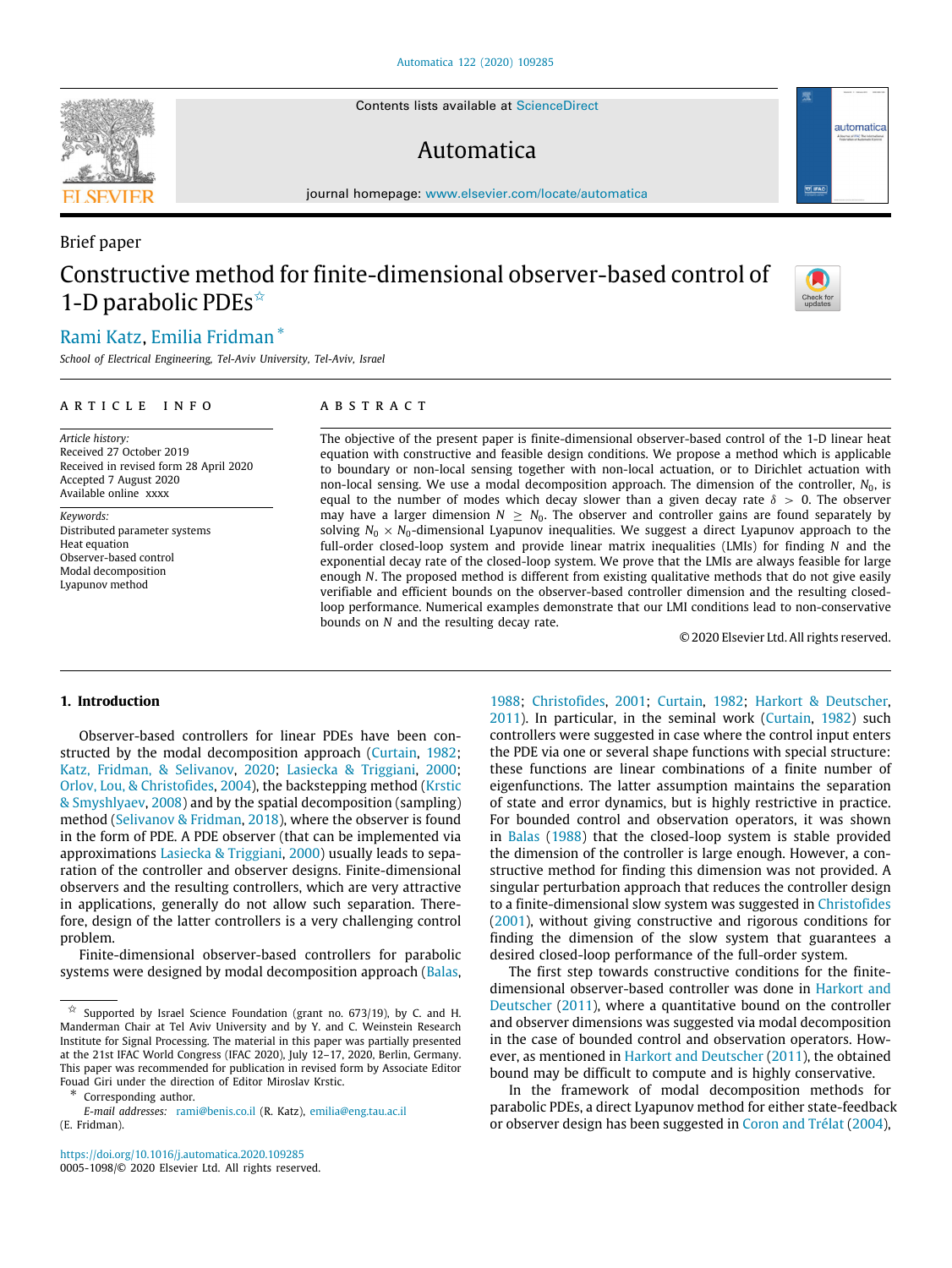[Karafyllis, Ahmed-Ali, and Giri](#page-8-11) ([2019](#page-8-11)) and [Prieur and Trélat](#page-8-12) ([2018](#page-8-12)). Note that in the latter papers, due to separation of the finitedimensional part from the remainder, there is no problem of the feasibility of the conditions. Recently, a delayed finite-dimensional boundary observer was introduced for the 1-D heat equation in [Selivanov and Fridman](#page-8-13) [\(2019](#page-8-13)).

The objective of the present paper is finite-dimensional observer-based control of 1-D heat equation with easily verifiable and nonconservative conditions. We propose a method which is applicable to boundary or non-local sensing together with nonlocal actuation, or to Dirichlet actuation with non-local sensing. We use a modal decomposition approach. The dimension of our controller,  $N_0$ , is equal to the number of modes which decay slower than a given decay rate  $\delta > 0$ . The observer may have a larger dimension  $N \geq N_0$ . The observer and controller gains are found separately by solving  $N_0 \times N_0$ -dimensional Lyapunov inequalities.

Inspired by [Coron and Trélat](#page-8-10) ([2004](#page-8-10)), [Karafyllis et al.](#page-8-11) [\(2019](#page-8-11)) and [Prieur and Trélat](#page-8-12) ([2018\)](#page-8-12), we suggest a direct Lyapunov approach to the full-order closed-loop system and provide LMIs for finding *N* and the resulting exponential decay rate. Numerical examples show that the LMIs lead to non-conservative bounds on *N* and the decay rate.

Differently from state-feedback or PDE observer-based control, the main challenge under the finite-dimensional observer is to prove that the LMIs are always feasible for large enough *N* (see e.g. proof of [Theorem](#page-3-0) [3.1](#page-3-0)). Note that the size of our LMIs grows with *N*, which may lead to unboundedness of the norm of the closed-loop system matrix  $F$  and the norm of  $P > 0$ , which satisfies the Lyapunov inequality  $PF + F^T P + 2\delta P < 0$ . Unboundedness of the norm of *P* can cause the LMIs to be infeasible for all *N*. We propose a decomposition of *F* into a triangular Hurwitz matrix and a perturbation, and present a novel asymptotic perturbation analysis to obtain bounds on the norm of *P* in terms of *N*.

The article is organized as follows. In Section [2](#page-1-0), some math-ematical preliminaries are given. Section [3](#page-1-1) is devoted to main results. Numerical examples are given in Section [4](#page-7-0), and conclusions are drawn in Section [5](#page-8-14). Some preliminary results confined to bounded control and observation operators have been presented in [Katz and Fridman](#page-8-15) [\(2020\)](#page-8-15).

**Notation.** We denote by *L* 2 (0, 1) the Hilbert space of Lebesgue measurable and square integrable functions  $f : [0, 1] \rightarrow \mathbb{R}$ with the corresponding inner product  $\langle f, g \rangle := \int_0^1 f(x)g(x)dx$  and induced norm  $||f||_{L^2}^2 := \langle f, f \rangle$ . *H*<sup>1</sup>(0, 1) is the Sobolev space of functions  $f : [0, 1] \xrightarrow{\iota} \mathbb{R}$  with a square integrable weak derivative. The norm defined on  $H^1(0, 1)$  is  $||f||_H^2 = ||f||_L^2 + ||f'||_L^2$  $\frac{1}{L_2^2}$ . The standard Euclidean norm on  $\mathbb{R}^n$  will be denoted by  $\|\cdot\|$ .  $\ddot{H}^2(0,1)$ is the Sobolev space of functions  $f : [0, 1] \rightarrow \mathbb{R}$  with a square integrable weak derivative of the second order. For  $A \in \mathbb{R}^{n \times n}$ , the operator norm of *A*, induced by  $\|\cdot\|$ , is denoted by  $\|\cdot\|_2$ . For *P* ∈  $\mathbb{R}^{n \times n}$ , the notation *P* > 0 means that *P* is symmetric and positive definite. The sub-diagonal elements of a symmetric matrix will be denoted by  $*$ . For  $U \in \mathbb{R}^{n \times n}$ ,  $U > 0$  and  $x \in \mathbb{R}^n$  we denote  $||x||_U^2 := x^T Ux.$ 

#### **2. Mathematical preliminaries**

<span id="page-1-0"></span>Consider the Sturm–Liouville operator:

$$
\begin{aligned} \mathcal{A}h &= -\frac{d}{dx} \left( p(x) \frac{d}{dx} h(x) \right) + q(x) h(x), \\ \mathcal{D}(\mathcal{A}) &= \left\{ h \in H^2(0, 1) \middle| \ h'(0) = h(1) = 0 \right\}. \end{aligned} \tag{2.1}
$$

Here  $p \in C^2([0, 1])$  and  $q \in C([0, 1])$  are subject to the following bounds:

$$
0 < p_* \le p(x) \le p^*, \ \ 0 \le q(x) \le q^*, \ \ x \in [0, 1]. \tag{2.2}
$$

The assumption  $q(x) \in [0, q^*]$  is made for simplicity only. Otherwise one can consider the shifted operator  $A + \mu I$  with appropriate  $\mu \in \mathbb{R}$ . The Sturm–Liouville operator ([2.1](#page-1-2)) has a sequence of eigenvalues  $\lambda_1 < \lambda_2 < \cdots < \lambda_n < \ldots$  satisfying

<span id="page-1-8"></span>
$$
\pi^2(n-1)^2 p_* \leq \lambda_n \leq \pi^2 n^2 p^* + q^*, \quad n \geq 1 \tag{2.3}
$$

with corresponding eigenfunctions  $\phi_n(x)$ ,  $n \geq 1$  ([Orlov,](#page-8-16) [2017\)](#page-8-16). The eigenfunctions form a complete orthonormal system in  $L^2(0, 1)$ . Note that in the case  $p(x) \equiv 1$  and  $q(x) \equiv 0$ ,  $\lambda_n$  and  $\phi_n$  can be computed explicitly:

<span id="page-1-11"></span>
$$
\lambda_n = \pi^2 \left( n - \frac{1}{2} \right)^2, \quad \phi_n(x) = \sqrt{2} \cos(\sqrt{\lambda_n} x), \quad n \ge 1. \tag{2.4}
$$

Following the assumptions on  $p(x)$  and  $q(x)$ , A is positive and −A is a sectorial operator, which generates an *analytic semigroup* on  $L^2(0, 1)$ . Furthermore, A has a square root  $A^{\frac{1}{2}}$  :  $\mathcal{D}(A^{\frac{1}{2}})$   $\rightarrow$  $L^2(0, 1)$ , where

<span id="page-1-6"></span>
$$
\mathcal{D}(\mathcal{A}^{\frac{1}{2}}) = \left\{ h \in L^{2}(0, 1) | \sum_{n=1}^{\infty} \lambda_{n} |\langle h, \phi_{n} \rangle|^{2} < \infty \right\}
$$
 (2.5)

(for further details, see [Tucsnak & Weiss](#page-8-17), [2009](#page-8-17), Section 3.5). Recall that  $\mathcal{D}(\mathcal{A}^{\frac{1}{2}})$  is the completion of  $\mathcal{D}(\mathcal{A})$  with respect to the norm

<span id="page-1-3"></span>
$$
\|g\|_{\frac{1}{2}} = \left(\int_0^1 p(x) |g'(x)|^2 + q(x) |g(x)|^2 dx\right)^{\frac{1}{2}}
$$
  
=  $\sqrt{\langle Ag, g \rangle} = \sqrt{\sum_{n=1}^\infty \lambda_n |\langle g, \phi_n \rangle|^2}, g \in \mathcal{D}(\mathcal{A}).$  (2.6)

By ([2.6\)](#page-1-3) and Wirtinger's inequality we have:

$$
p_* \|g'\|_{L^2}^2 \le \|g\|_{\frac{1}{2}}^2 \le \frac{p^* \pi^2 + 4q^*}{\pi^2} \|g'\|_{L^2}^2, \qquad (2.7)
$$

implying for  $h \in \mathcal{D}(\mathcal{A})$ 

<span id="page-1-4"></span>
$$
\frac{\pi^2}{p^*\pi^2 + 4q^*} \sum_{n=1}^{\infty} \lambda_n h_n^2 \le \|h'\|_{L^2}^2 \le \frac{1}{p_*} \sum_{n=1}^{\infty} \lambda_n h_n^2. \tag{2.8}
$$

Note that due to equivalence of  $\|\cdot\|_{\frac{1}{2}}$  and  $\|\cdot\|_{H^1}$  subject to  $g(1) =$ 0 for any  $g \in \mathcal{D}(\mathcal{A})$  we have

$$
\mathcal{D}(\mathcal{A}^{\frac{1}{2}}) = \left\{ h \in H^1(0, 1) | h(1) = 0 \right\}.
$$
 (2.9)

Finally, density of  $\mathcal{D}(\mathcal{A})$  in  $\mathcal{D}(\mathcal{A}^{\frac{1}{2}})$  yields that [\(2.8\)](#page-1-4) holds for any  $h \stackrel{L^2(0,1)}{=} \sum_{n=1}^{\infty} h_n \phi_n \in \mathcal{D}(\mathcal{A}^{\frac{1}{2}})$ . Summarizing:

<span id="page-1-10"></span>**Lemma 2.1.** *Let*  $h \in L^2(0, 1)$  *be given by*  $h \stackrel{L^2(0,1)}{\equiv} \sum_{n=1}^{\infty} h_n \phi_n$ *. Then, h* ∈ *H*<sup>1</sup>(0, 1) *satisfies h*(1) = 0 *iff*  $\sum_{n=1}^{\infty} \lambda_n h_n^2 < \infty$ . Moreover, *in this case* [\(2.8\)](#page-1-4) *holds.*

## **3. Observer–controller design**

#### <span id="page-1-1"></span>*3.1. Non-local measurement and actuation: L*<sup>2</sup> *-stability*

<span id="page-1-9"></span><span id="page-1-5"></span>Consider the reaction–diffusion system

$$
z_t(x, t) = \partial_x (p(x)z_x(x, t)) + (q_c - q(x))z(x, t) + b(x)u(t),
$$
  
\n
$$
z_x(0, t) = 0, \quad z(1, t) = 0,
$$
\n(3.1)

where  $t \geq 0$ ,  $x \in [0, 1]$ ,  $z(x, t) \in \mathbb{R}$ ,  $q_c \in \mathbb{R}$  is a constant reaction coefficient,  $b \in L^2(0, 1)$  and  $u(t)$  is the control input. For large enough  $q_c > 0$  the open-loop system  $(3.1)$  is unstable. We consider non-local measurement

<span id="page-1-7"></span><span id="page-1-2"></span>
$$
y(t) = \int_0^1 c(x)z(x, t)dx,
$$
 (3.2)

where  $c \in L^2(0, 1)$ . Given any  $\delta > 0$ , our objective is exponential stabilization of  $(3.1)$  $(3.1)$  $(3.1)$  with a decay rate  $\delta$ .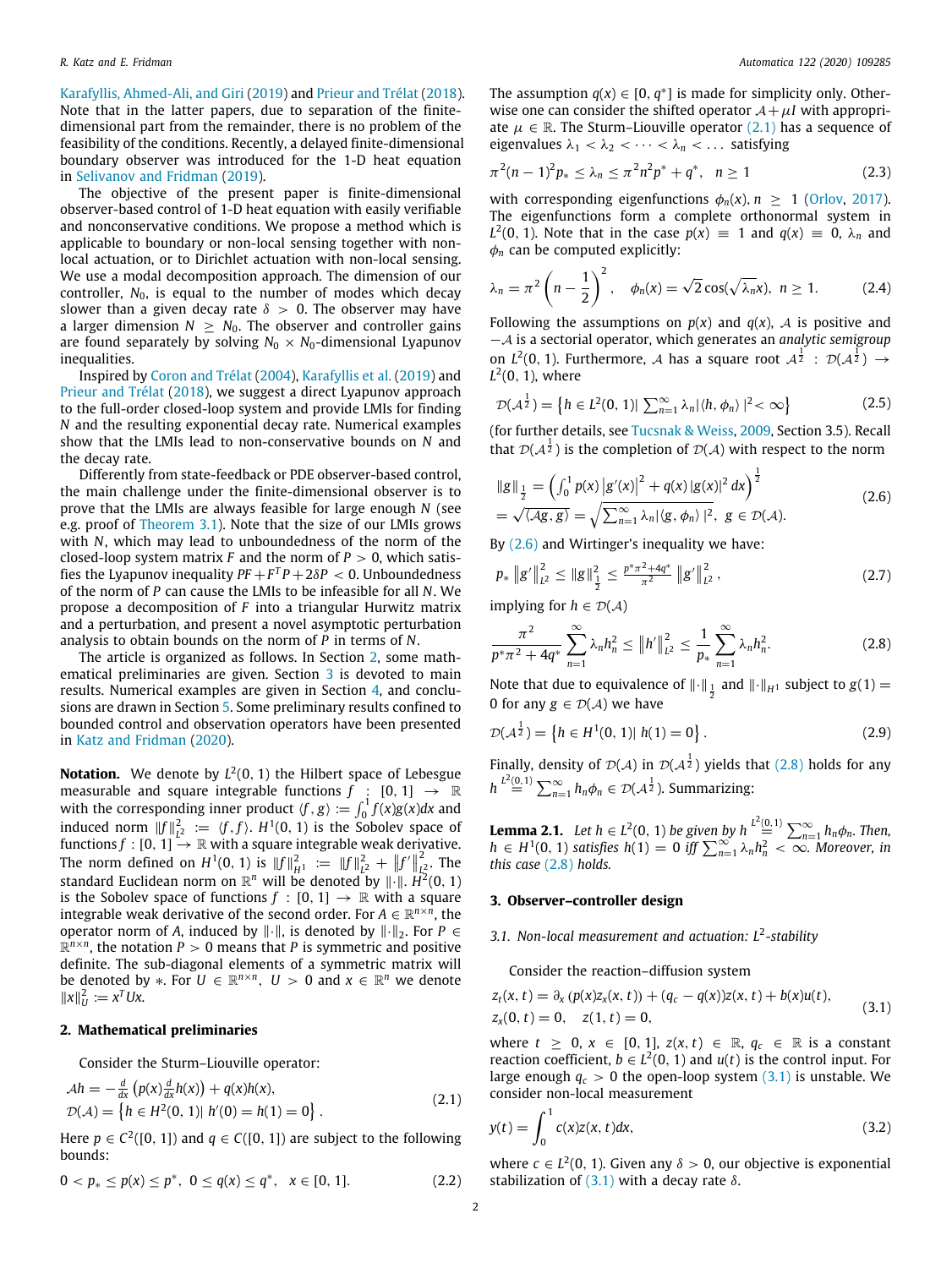We begin by presenting the solution to ([3.1](#page-1-5)) as

$$
z(x, t) = \sum_{n=1}^{\infty} z_n(t) \phi_n(x), \ z_n(t) = \langle z(\cdot, t), \phi_n \rangle. \tag{3.3}
$$

By differentiating under the integral sign, integrating by parts and using  $(2.1)$ , we have

$$
\begin{aligned}\n\dot{z}_n(t) &= \int_0^1 z_t(x, t)\phi_n(x)dx = q_c z_n(t) + b_n u(t) \\
&\quad + \int_0^1 \left[ \partial_x \left( p(x) z_x(x, t) \right) - q(x) z(x, t) \right] \phi_n(x) dx \\
&= (-\lambda_n + q_c) z_n(t) + b_n u(t), \\
z_n(0) &= \langle z_0, \phi_n \rangle =: z_{0,n}, \quad b_n = \langle b, \phi_n \rangle \,.\n\end{aligned} \tag{3.4}
$$

Since  $\lim_{n\to\infty} \lambda_n = +\infty$ , there exists  $N_0 \in \mathbb{N}$  such that

$$
-\lambda_n + q_c < -\delta, \quad n > N_0. \tag{3.5}
$$

*N*<sup>0</sup> will define the dimension of the controller, whereas  $N > N_0$ will be the dimension of the observer.

We construct a finite-dimensional observer of the form

$$
\hat{z}(x,t) := \sum_{n=1}^{N} \hat{z}_n(t)\phi_n(x),
$$
\n(3.6)

where  $\hat{z}_n(t)$  satisfy the ODEs

$$
\dot{\hat{z}}_{n}(t) = (-\lambda_{n} + q_{c})\hat{z}_{n}(t) + b_{n}u(t) \n- l_{n} \left[ \int_{0}^{1} c(x) \left( \sum_{n=1}^{N} \hat{z}_{n}(t) \phi_{n}(x) \right) dx - y(t) \right],
$$
\n(3.7)  
\n
$$
\hat{z}_{n}(0) = 0, \quad 1 \leq n \leq N.
$$

Here *l<sup>n</sup>* are scalar observer gains.

Denote  
\n
$$
A_0 = \text{diag} \{-\lambda_1 + q_c, ..., -\lambda_{N_0} + q_c\},
$$
\n
$$
L_0 = [l_1, ..., l_{N_0}]^T, C_0 = [c_1, ..., c_{N_0}],
$$
\n
$$
c_n = \langle c, \phi_n \rangle, n \ge 1.
$$
\n(3.8)

Assume that

$$
c_n \neq 0, \quad 1 \leq n \leq N_0. \tag{3.9}
$$

Then, the pair  $(A_0, C_0)$  is observable by the Hautus lemma. We choose  $l_1, \ldots, l_{N_0}$  such that  $L_0$  satisfies the following Lyapunov inequality:

$$
P_{o}(A_0 - L_0 C_0) + (A_0 - L_0 C_0)^T P_o < -2\delta P_o,\tag{3.10}
$$

where  $P_{o}$   $\in \mathbb{R}^{N_0 \times N_0}$  satisfies  $P_{o}$  > 0. Furthermore, we choose  $l_n = 0$ ,  $n > N_0$ . We assume

$$
b_n \neq 0, \quad 1 \le n \le N_0,\tag{3.11}
$$

where  $b_n = \langle b, \phi_n \rangle$ , and denote

$$
B_0 := \begin{bmatrix} b_1 & \dots & b_{N_0} \end{bmatrix}^T.
$$
 (3.12)

By the Hautus lemma the pair  $(A_0, B_0)$  is controllable. Let  $K_0 \in$ R <sup>1</sup>×*N*<sup>0</sup> satisfy

$$
P_{\rm c}(A_0 + B_0 K_0) + (A_0 + B_0 K_0)^T P_{\rm c} < -2\delta P_{\rm c},\tag{3.13}
$$

where  $P_{\rm c} \in \mathbb{R}^{N_0 \times N_0}$  satisfies  $P_{\rm c} > 0$ . We propose a  $N_0$ -dimensional controller of the form

$$
u(t) = K_0 \hat{z}^{N_0}(t), \ \hat{z}^{N_0}(t) = \left[\hat{z}_1(t), \dots, \hat{z}_{N_0}(t)\right]^T, \tag{3.14}
$$

which is based on the *N*-dimensional observer [\(3.7\)](#page-2-0).

**Remark 3.1.** In the state-feedback case, the control law  $u(t)$  =  $K_0 z^{N_0}(t)$  with  $z^{N_0}(t) = \left[ z_1(t), \ldots, z_{N_0}(t) \right]^T$  stabilizes the finite-dimensional part of ([3.4](#page-2-1)), where  $1 \leq n \leq N_0$ . Since the resulting closed-loop is separated from  $z_n$  with  $n > N + 1$ ,  $u(t) = K_0 z^{N_0}(t)$ stabilizes ([3.1](#page-1-5)). A finite-dimensional observer-based controller was proposed in [Curtain](#page-8-1) [\(1982\)](#page-8-1) under very restrictive assumptions on *b* ( $b_n = 0$ ,  $n > N_0$ ), which ensure separation of  $z_n$ 

<span id="page-2-2"></span>with  $n > N + 1$  from the finite-dimensional part. For a general  $b \in L^2(0, 1)$  the observer, estimation error and remainder are coupled (see [\(3.22](#page-3-1))).

For well-posedness of the closed-loop system  $(3.1)$  $(3.1)$  and  $(3.7)$ with  $u(t) = K_0 \hat{z}^{N_0}(t)$ , let  $\mathcal{H} := \mathcal{D}\left(A^{\frac{1}{2}}\right) \times \mathbb{R}^N$ , with  $\mathcal{D}(A^{\frac{1}{2}})$  defined in [\(2.5\)](#page-1-6). This is a Hilbert space with the norm  $\|\cdot\|_{\mathcal{H}}^2 := \|\cdot\|_{H^2}^2 + \|\cdot\|^2$ . Defining the state ξ (*t*) as

<span id="page-2-1"></span>
$$
\xi(t) = \begin{bmatrix} z(\cdot,t) & \hat{z}^N(t) \end{bmatrix}^T \in \mathcal{H}, \quad \hat{z}^N(t) = \begin{bmatrix} \hat{z}_1(t), \ldots, \hat{z}_N(t) \end{bmatrix}^T,
$$

<span id="page-2-10"></span>the closed-loop system can be presented as

<span id="page-2-7"></span><span id="page-2-3"></span>
$$
\frac{d}{dt}\xi(t) + \tilde{A}\xi(t) = \begin{bmatrix} f_1(\xi) \\ f_2(\xi) \end{bmatrix}, \quad \tilde{A} = \begin{bmatrix} A & 0 \\ 0 & A_2 \end{bmatrix},
$$
  
\n
$$
A_2 : \mathbb{R}^N \to \mathbb{R}^N, \quad A_2 v = \begin{bmatrix} -A_0 - B_0 K_0 + L_0 C_0 & L_0 C_1 \\ -B_1 K_0 & -A_1 \end{bmatrix} v,
$$
  
\n
$$
f_1(\xi) = b(\cdot) K_0 \hat{z}^{N_0}(t) + q_c z(\cdot, t),
$$
  
\n
$$
f_2(\xi) = \begin{bmatrix} L_0 \langle c, z(\cdot, t) \rangle & 0 \end{bmatrix}^T,
$$
  
\n
$$
A_1 = \text{diag} \{-\lambda_{N_0+1} + q_c, \dots, -\lambda_N + q_c \},
$$
  
\n
$$
C_1 = \begin{bmatrix} c_{N_0+1}, \dots, c_N \end{bmatrix}, B_1 = \begin{bmatrix} b_{N_0+1}, \dots, b_N \end{bmatrix}^T.
$$
 (3.15)

<span id="page-2-0"></span> $\tilde{A}$  has a domain  $\mathcal{D}(\tilde{A}) = \mathcal{D}(A) \times \mathbb{R}^N$ , with  $\mathcal{D}(A)$  defined in ([2.1](#page-1-2)). Furthermore, since −A generates an *analytic semigroup* on  $L^2(0, 1)$  and  $\mathcal{A}_2$  is a bounded operator on  $\mathbb{R}^N$ ,  $-\tilde{\mathcal{A}}$  generates an *analytic semigroup* on H.

Let  $\xi_i \in \mathcal{H}$ ,  $i \in \{1, 2\}$ . It can be easily verified that

<span id="page-2-13"></span>
$$
||f_1(\xi_1) - f_1(\xi_2)||_{L^2} \leq (||b||_{L^2} ||K_0|| + |q_c|) ||\xi_1 - \xi_2||_{\mathcal{H}},
$$
  

$$
||f_2(\xi_1) - f_2(\xi_2)|| \leq ||c||_{L^2} ||L_0|| ||\xi_1 - \xi_2||_{\mathcal{H}}.
$$

<span id="page-2-9"></span>These estimates, together with the fact that  $f_1(0) = f_2(0) = 0$ imply that col  $\{f_1, f_2\}$  :  $\mathcal{H} \rightarrow \mathcal{H}$  satisfies assumptions (F) and (3.22) of Section 6.3 in [Pazy](#page-8-18) [\(1983](#page-8-18)) with  $\alpha = 0$  (which is one of the cases discussed therein. See the last paragraph of p. 195). Theorems 6.3.1 and 6.3.3 in [Pazy](#page-8-18) [\(1983](#page-8-18)) imply that system  $(3.1)$ ,  $(3.7)$  $(3.7)$  $(3.7)$  with  $u(t) = K_0 \hat{z}^{N_0}(t)$  and initial condition  $z_0 = z(\cdot, 0) \in$ *L* 2 (0, 1) has a unique *classical* solution

<span id="page-2-15"></span><span id="page-2-11"></span>
$$
\xi \in C([0,\infty);\mathcal{H}) \cap C^1((0,\infty);\mathcal{H})
$$
\n(3.16)

<span id="page-2-8"></span>such that

$$
\xi(t) \in \mathcal{D}\left(\tilde{\mathcal{A}}\right) = \mathcal{D}\left(\mathcal{A}\right) \times \mathbb{R}^N \quad \forall t > 0. \tag{3.17}
$$

The latter result follows from (3.20) and (3.21) in [Pazy](#page-8-18) [\(1983\)](#page-8-18), Section 6.3.

<span id="page-2-16"></span><span id="page-2-14"></span>Let

<span id="page-2-12"></span>
$$
e_n(t) = z_n(t) - \hat{z}_n(t), \ \ 1 \le n \le N \tag{3.18}
$$

<span id="page-2-4"></span>be the estimation error. By using [\(3.3\)](#page-2-2) and [\(3.6\)](#page-2-3), the last term on the right-hand side of  $(3.7)$  can be written as

<span id="page-2-5"></span>
$$
\int_0^1 c(x) \left[ \sum_{n=1}^N \hat{z}_n(t) \phi_n(x) - \sum_{n=1}^\infty z_n(t) \phi_n(x) \right] dx
$$
\n
$$
= - \sum_{n=1}^N c_n e_n(t) - \zeta(t), \quad \zeta(t) = \sum_{n=N+1}^\infty c_n z_n(t).
$$
\n(3.19)

Then the error equation has the form

<span id="page-2-6"></span>
$$
\dot{e}_n(t) = (-\lambda_n + q)e_n(t) - l_n\left(\sum_{n=1}^N c_n e_n(t) + \zeta(t)\right), \ \ 1 \le n \le N. \tag{3.20}
$$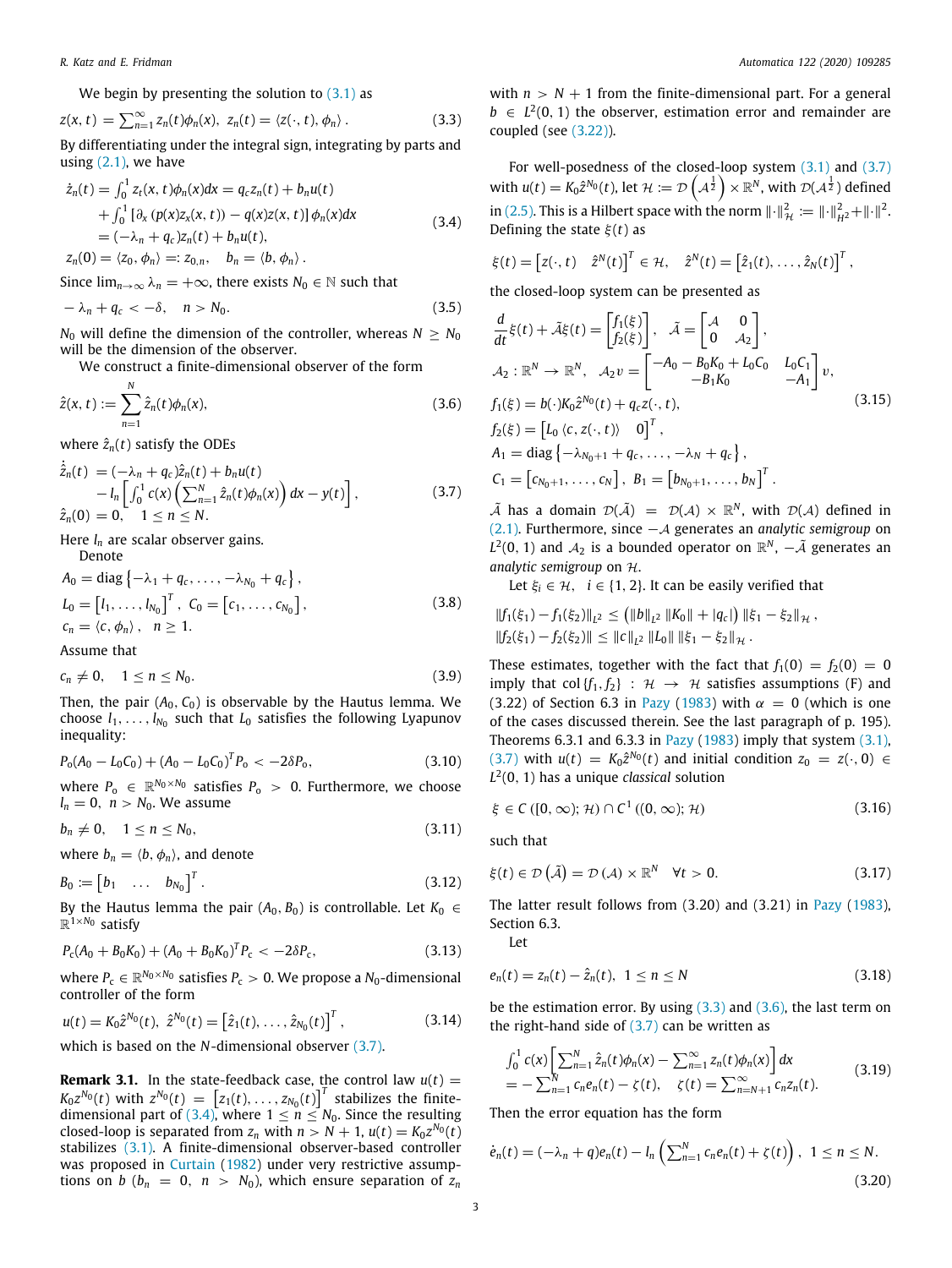#### Denote

$$
e^{N_0}(t) = [e_1(t), ..., e_{N_0}(t)]^T,
$$
  
\n
$$
e^{N-N_0}(t) = [e_{N_0+1}(t), ..., e_N(t)]^T,
$$
  
\n
$$
\hat{z}^{N-N_0}(t) = [\hat{z}_{N_0+1}(t), ..., \hat{z}_N(t)]^T,
$$
  
\n
$$
X(t) = \text{col}\left{\hat{z}^{N_0}(t), e^{N_0}(t), \hat{z}^{N-N_0}(t), e^{N-N_0}(t)\right},
$$
  
\n
$$
\mathcal{L} = \text{col}\left\{L_0, -L_0, 0_{2(N-N_0)\times 1}\right\}, \tilde{K} = [K_0, 0_{1\times(2N-N_0)}],
$$
  
\n
$$
F = \begin{bmatrix} A_0 + B_0K_0 & L_0C_0 & 0 & L_0C_1 \\ 0 & A_0 - L_0C_0 & 0 & -L_0C_1 \\ B_1K_0 & 0 & A_1 & 0 \\ 0 & 0 & 0 & A_1 \end{bmatrix}.
$$
  
\n(3.21)

From [\(3.4\)](#page-2-1), [\(3.7\)](#page-2-0), ([3.14\)](#page-2-4), [\(3.19\)](#page-2-5) and [\(3.20\)](#page-2-6), by using  $A_1, B_1, C_1$ defined in [\(3.15](#page-2-7)), we present the closed-loop system for  $\hat{z}$  given by ([3.6](#page-2-3)) and the estimation error

$$
z(x, t) - \hat{z}(x, t) = \sum_{n=1}^{N} e_n(t)\phi_n(x) + \sum_{n=N+1}^{\infty} z_n(t)\phi_n(x)
$$
  
as follows:  

$$
\dot{X}(t) = FX(t) + \mathcal{L}\zeta(t), \quad t \ge 0,
$$
\n(3.22)

 $\dot{z}_n(t) = (-\lambda_n + q_c)z_n(t) + b_n\tilde{K}X(t), \quad n > N.$ 

Note that we consider the closed-loop system in  $\ell^2(\mathbb{N})$  by using the isometry between  $L^2(0, 1)$  and  $\ell^2(\mathbb{N})$  given by  $L^2(0, 1) \ni h \mapsto$  $\{\langle h, \phi_n \rangle\}_{n=1}^{\infty} \in \ell^2(\mathbb{N})$ . The Cauchy–Schwarz inequality implies the following estimate

$$
\zeta^{2}(t) \leq \left(\sum_{n=N+1}^{\infty} c_{n}^{2}\right) \left(\sum_{n=N+1}^{\infty} z_{n}^{2}(t)\right)
$$
\n
$$
\leq ||c||_{L^{2}}^{2} \sum_{n=N+1}^{\infty} z_{n}^{2}(t).
$$
\n(3.23)

For *L* 2 -stability analysis of the closed-loop system ([3.22](#page-3-1)), we define the Lyapunov function

$$
V(t) = \|X(t)\|_P^2 + \sum_{n=N+1}^{\infty} z_n^2(t),
$$
\n(3.24)

where  $P \in \mathbb{R}^{2N \times 2N}$  satisfies  $P > 0$ . Using Parseval's equality and  $\hat{z}_n^2 + e_n^2 = (z_n - e_n)^2 + e_n^2 \ge 0.5z_n^2$ , we have

$$
V(t) \geq \lambda_{min}(P) \sum_{n=1}^{N} \left[ \hat{z}_n^2(t) + e_n^2(t) \right] + \sum_{n=N_0+1}^{\infty} z_n^2(t)
$$
  
\n
$$
\geq \min \left( \frac{\lambda_{min}(P)}{2}, 1 \right) \| z(\cdot, t) \|_{L^2}^2,
$$
  
\n
$$
V(t) \leq \lambda_{max}(P) \sum_{n=1}^{N} \left[ \hat{z}_n^2(t) + e_n^2(t) \right] + \sum_{n=N_0+1}^{\infty} z_n^2(t)
$$
  
\n
$$
\leq \max \left( \frac{\lambda_{max}(P)}{2}, 1 \right) \| z(\cdot, t) \|_{L^2}^2, \quad t \geq 0.
$$
\n(3.25)

Since  $z(\cdot, t)$  is a classical solution, the series  $\sum_{n=N+1}^{\infty} z_n^2(t)$  can be differentiated term-by-term. Differentiation of  $V(t)$  along [\(3.22\)](#page-3-1) gives

$$
\dot{V} + 2\delta V = X^T(t) \left[ PF + F^T P + 2\delta P \right] X(t)
$$
  
+ 2X^T(t)P\mathcal{L}\zeta(t) + 2\sum\_{n=N+1}^{\infty} (-\lambda\_n + q\_c + \delta)z\_n^2(t)  
+ 2\sum\_{n=N+1}^{\infty} z\_n(t) b\_n \tilde{K}X(t). \tag{3.26}

Furthermore, the Cauchy–Schwarz inequality implies

$$
\sum_{n=N+1}^{\infty} 2z_n(t) b_n \tilde{K} X(t) \leq \frac{1}{\alpha} \sum_{n=N+1}^{\infty} z_n^2(t) \n+ \alpha \left( \sum_{n=N+1}^{\infty} b_n^2 \right) \left\| \tilde{K} X(t) \right\|^2 \leq \frac{1}{\alpha} \sum_{n=N+1}^{\infty} z_n^2(t) \n+ \alpha \left\| b \right\|_{L^2}^2 \left\| \tilde{K} X(t) \right\|^2,
$$
\n(3.27)

where  $\alpha > 0$ . Denote  $η(t) = col {X(t), ζ(t)}$ . By ([3.26](#page-3-2)) with [\(3.27\)](#page-3-3) and taking into account [\(3.23\)](#page-3-4) we obtain for some  $\beta > 0$ 

$$
\dot{V} + 2\delta V + \beta \left( ||c||_{L^2}^2 \sum_{n=N+1}^{\infty} z_n^2(t) - \zeta^2(t) \right) \le \eta^T(t)\Psi \eta(t) + 2 \sum_{n=N+1}^{\infty} W_n z_n^2(t) \le 0
$$
\n(3.28)

if 
$$
W_n = -\lambda_n + q_c + \delta + \frac{1}{2\alpha} + \frac{\beta ||c||_{L^2}^2}{2} < 0
$$
,  $n > N$  and  
\n
$$
\Psi = \begin{bmatrix} PF + F^T P + 2\delta P + \alpha ||b||_{L^2}^2 \tilde{K}^T \tilde{K} & P_{\mathcal{L}} \\ * & -\beta \end{bmatrix} < 0.
$$
\n(3.29)

<span id="page-3-5"></span>Note that monotonicity of  $\{\lambda_n\}_{n=1}^{\infty}$  and Schur's complement imply that  $W_n < 0$  for all  $n > N$  iff

<span id="page-3-6"></span>
$$
\left[-\lambda_{N+1} + q_c + \delta + \frac{\beta \|c\|_{L^2}^2}{\frac{1}{\sqrt{2}}} \quad \frac{1}{\sqrt{2}}\right] < 0. \tag{3.30}
$$

<span id="page-3-0"></span>Summarizing, we arrive at:

<span id="page-3-15"></span>**Theorem [3.1](#page-1-5).** *Consider* (3.1) *with b* ∈  $L^2(0, 1)$  *satisfying* [\(3.11\)](#page-2-8)*, measurement* [\(3.2\)](#page-1-7) *with*  $c \in L^2(0, 1)$  *satisfying* ([3.9](#page-2-9))*, control law* ([3.14](#page-2-4)) *and*  $z_0 \in L^2(0, 1)$ *. Let*  $\delta > 0$  *be a desired decay rate,*  $N_0 \in \mathbb{N}$ *satisfy* ([3.5](#page-2-10)) *and*  $N \in \mathbb{N}$  *satisfy*  $N_0 \leq N$ *. Assume that*  $L_0$  *and*  $K_0$  *are obtained using* [\(3.10\)](#page-2-11) and ([3.13](#page-2-12))*, respectively. If there exist a positive definite matrix*  $P \in \mathbb{R}^{2N \times 2N}$  *and scalars*  $\alpha, \beta > 0$  *which satisfy* ([3.29](#page-3-5)) and [\(3.30](#page-3-6))*, then the solution z*(*x*, *t*) *to* [\(3.1\)](#page-1-5) *under the control law* [\(3.14\)](#page-2-4), ([3.7](#page-2-0)) and the corresponding observer  $\hat{z}(x, t)$  defined by ([3.6](#page-2-3)) *satisfy the following inequalities*

<span id="page-3-7"></span>
$$
||z(\cdot, t)||_{L^2}^2 \le Me^{-2\delta t} ||z_0||_{L^2}^2 ,
$$
  
\n
$$
||z(\cdot, t) - \hat{z}(\cdot, t)||_{L^2}^2 \le Me^{-2\delta t} ||z_0||_{L^2}^2 ,
$$
\n(3.31)

<span id="page-3-1"></span>*with some constant M* > 0*. Moreover, LMIs* [\(3.29](#page-3-5)) and [\(3.30\)](#page-3-6) *are always feasible for large enough N.*

**Proof.** To show ([3.31](#page-3-7)), we note that [\(3.28\)](#page-3-8) implies

<span id="page-3-10"></span>
$$
V(t) \le e^{-2\delta t} V(0), \quad t \ge 0.
$$
 (3.32)

<span id="page-3-4"></span>By  $(3.24)$  $(3.24)$  $(3.24)$ , for some  $M_0 > 0$  we have

$$
V(0) \le M_0 \|z_0\|_{L^2}^2 \tag{3.33}
$$

Finally, ([3.32](#page-3-10)) and [\(3.25](#page-3-11)) imply [\(3.31\)](#page-3-7). For the proof of the feasibility of LMIs ([3.29](#page-3-5)) and ([3.30](#page-3-6)) we will first show that the solution to the Lyapunov equation

<span id="page-3-9"></span>
$$
P(F + \delta I) + (F + \delta I)^T P = -I.
$$
\n(3.34)

<span id="page-3-14"></span>satisfies  $||P||_2 = O(1)$ , uniformly in *N*. Note that this solution is given by

$$
P = \int_0^\infty e^{(F+\delta I)^T t} e^{(F+\delta I)t} dt.
$$
\n(3.35)

<span id="page-3-11"></span>So, it is sufficient to show that for some constants  $\kappa_0 > 0$  and  $M_0 > 0$ , independent of *N*, the following inequality holds:

$$
\left\|e^{(F+\delta t)t}\right\|_2 \leq M_0 e^{-\kappa_0 t}, \quad t \geq 0. \tag{3.36}
$$

<span id="page-3-12"></span>To prove [\(3.36\)](#page-3-12), we present  $F + \delta I = \tilde{F}_1 + \tilde{F}_2$ , where

$$
\tilde{F}_1 = \begin{bmatrix} A_0 + B_0 K_0 & L_0 C_0 & 0 & 0 \\ 0 & A_0 - L_0 C_0 & 0 & 0 \\ 0 & 0 & A_1 & 0 \\ 0 & 0 & 0 & A_1 \end{bmatrix} + \delta I,
$$
  
\n
$$
\tilde{F}_2 = F + \delta I - \tilde{F}_1.
$$

<span id="page-3-2"></span>Since  $L_0$  and  $K_0$  satisfy  $(3.10)$  and  $(3.13)$  $(3.13)$  $(3.13)$ , respectively, the blockdiagonal matrix  $\tilde{F}_1 = \text{diag}\{F_{10}, F_{11}\}$  ( $F_{10}$  is a  $2N_0 \times 2N_0$  block) is Hurwitz. Thus, for some  $\kappa > 0$  and  $M_1 > 1$ , independent of N, we have:

<span id="page-3-13"></span><span id="page-3-3"></span>
$$
\begin{aligned} \left\|e^{F_{10}t}\right\|_{2} &\leq M_{1}e^{-\kappa t}, \quad t \geq 0, \\ \left|e^{\tilde{F}_{1}t}\right\|_{2} &\leq \max\{\|e^{F_{10}t}\|_{2}, e^{-\kappa t}\} \leq M_{1}e^{-\kappa t}. \end{aligned} \tag{3.37}
$$

By Parseval's equality,

<span id="page-3-16"></span><span id="page-3-8"></span>
$$
||B_1K_0||_2 \le ||B_1|| \, ||K_0|| \le ||b||_{L^2} \, ||K_0||,
$$
  
\n
$$
||L_0C_1||_2 \le ||L_0|| \, ||C_1|| \le ||C||_{L^2} \, ||L_0||.
$$
\n(3.38)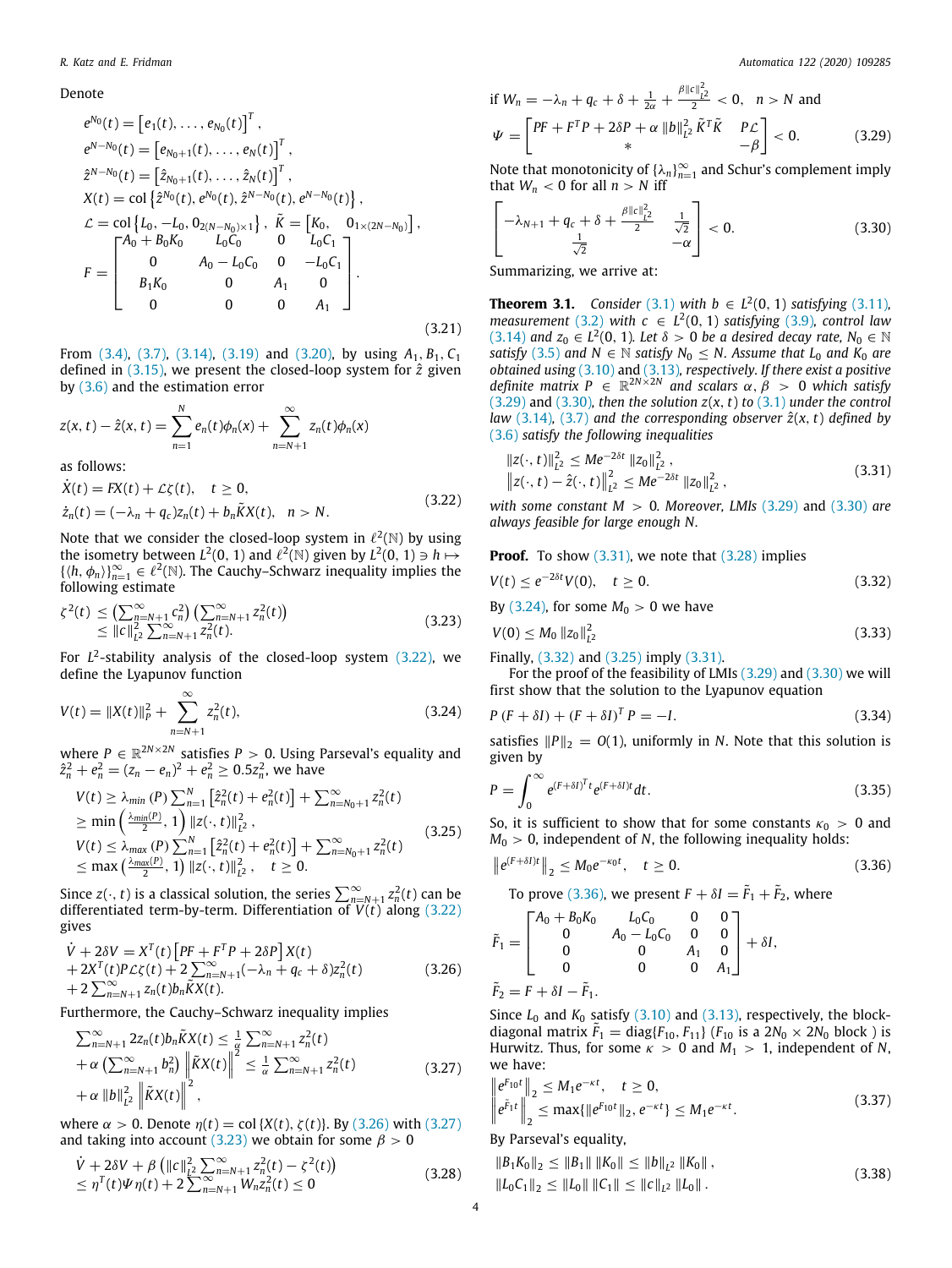Then, for some  $M_2 > 0$ , independent of N:

$$
\begin{aligned}\n\left\|\tilde{F}_2\right\|_2 &\leq M_2 \max(\|B_1 K_0\|_2, \|L_0 C_1\|_2) \\
&\leq M_2 \max(\|b\|_{L^2} \|K_0\|, \|c\|_{L^2} \|L_0\|).\n\end{aligned} \tag{3.39}
$$

From [\(3.37\)](#page-3-13) and ([3.39](#page-4-0)) it can be easily verified that for all  $t_1 \ge 0$ and  $t_2 \ge 0$  there exists  $M_3 > 0$ , independent of *N*, such that

$$
\left\| \prod_{i=1}^{2} e^{\tilde{F}_1 t_i} \tilde{F}_2 \right\|_2
$$
\n
$$
\leq M_3 e^{-\kappa (t_1 + t_2)} \cdot \left\| b \right\|_{L^2} \cdot \left\| K_0 \right\| \cdot \left\| c \right\|_{L^2} \cdot \left\| L_0 \right\|.
$$
\n(3.40)

Moreover, it can be shown that the block-diagonal matrix  $\tilde{F}_1$  and nilpotent matrix  $\tilde{F}_2$  satisfy

$$
\prod_{i=1}^3 (\tilde{F}_1^{n_i} \tilde{F}_2) = 0 \quad n_i \in \{0, 1, \ldots\}
$$

Then for any  $t_i \geq 0$  ( $i = 1, 2, 3$ ) we have

$$
\prod_{i=1}^{3} \left( e^{\tilde{F}_1 t_i} \tilde{F}_2 \right) = 0. \tag{3.41}
$$

For  $t > 0$ , we apply the following identity (see, e.g., [Van Loan,](#page-8-19) [1977\)](#page-8-19):

$$
e^{(F+\delta I)t} = e^{\tilde{F}_1 t} + \int_0^t e^{\tilde{F}_1(t-t_1)} \tilde{F}_2 e^{(F+\delta I)t_1} dt_1.
$$
 (3.42)

By using  $(3.42)$  $(3.42)$  $(3.42)$  again with *t*,  $t_1$  replaced by  $t_1$ ,  $t_2$ , respectively, and substituting back into ([3.42](#page-4-1)), we obtain

$$
e^{(F+\delta I)t} = e^{\tilde{F}_1 t} + \int_0^t e^{\tilde{F}_1 (t-t_1)} \tilde{F}_2 e^{\tilde{F}_1 t_1} dt_1 + \int_0^t \int_0^{t_1} e^{\tilde{F}_1 (t-t_1)} \tilde{F}_2 e^{\tilde{F}_1 (t_1-t_2)} \tilde{F}_2 e^{(F+\delta I)t_2} dt_2 dt_1.
$$

Finally, repeating this step again and using  $(3.41)$  $(3.41)$  $(3.41)$  in the resulting triple integral leads to

$$
e^{(F+\delta I)t} = e^{\tilde{F}_1 t} + \int_0^t e^{\tilde{F}_1(t-t_1)} \tilde{F}_2 e^{\tilde{F}_1 t_1} dt_1 + \int_0^t \int_0^{t_1} e^{\tilde{F}_1(t-t_1)} \tilde{F}_2 e^{\tilde{F}_1 (t_1-t_2)} \tilde{F}_2 e^{\tilde{F}_1 t_2} dt_2 dt_1.
$$
 (3.43)

From [\(3.40\)](#page-4-3) and ([3.43](#page-4-4)) we find

∑∞

$$
\left\|e^{(F+\delta I)t}\right\|_{2} \leq M_{4}e^{-\kappa t}\left(1+t+t^{2}\right),\tag{3.44}
$$

where  $M_4 > 0$  is independent of *N*. Hence,  $(3.36)$  $(3.36)$  $(3.36)$  holds and  $||P||_2$  = *O*(1), uniformly in *N*.

We show next that ([3.29](#page-3-5)) and [\(3.30](#page-3-6)) are feasible for large enough *N* with *P* which solves [\(3.34\)](#page-3-14),  $\alpha = N^{-1}$ ,  $\beta = N$  and  $\lambda_{N+1}$ satisfying ([2.3](#page-1-8)). By Schur complement, ([3.29](#page-3-5)) and ([3.30](#page-3-6)) with the chosen decision variables are feasible if and only if

$$
W_{N+1} \le -p_* N^2 \pi^2 + q_c + \delta + \frac{N(1+\|\mathcal{C}\|_{L^2}^2)}{2} < 0,
$$
  

$$
\mathcal{Z} = -I + \frac{\|\mathcal{B}\|_{L^2}^2}{N} \tilde{K}^T \tilde{K} + \frac{1}{N} P \mathcal{L} \mathcal{L}^T P < 0.
$$

It is clear that  $W_{N+1} < 0$  holds for large  $N.$  Since  $\|P\|_2$  ,  $\|\tilde K\|_2,$   $\|\mathcal{L}\|_2$ are uniformly bounded in *N*, all of the eigenvalues of  $E$  approach  $-1$  uniformly in *N*. Hence,  $E < 0$  for *N* large enough.  $\square$ 

### *3.2. Non-local measurement and actuation: H*<sup>1</sup> *-stability*

<span id="page-4-12"></span>Here we assume  $b \in H^1(0, 1)$  with  $b(1) = 0$  in order to obtain a stronger *H*<sup>1</sup>-stability result. Such stability is important e.g. in application of PDEs to multi-agent systems, where any *b* appropriate for PDE control may be adopted ([Wei, Fridman, &](#page-8-20) [Johansson](#page-8-20), [2019](#page-8-20)). Then, by ([2.8](#page-1-4)), we have

$$
\sum_{n=1}^{\infty} \lambda_n b_n^2 \le \mu \left\| b' \right\|_{L^2}^2, \quad \mu = \left( p^* \pi^2 + 4q^* \right) \pi^{-2}.
$$
 (3.45)

Furthermore, we assume that  $z_0 \in H^1(0, 1)$  with  $z_0(1) = 0$ . We note that exponential  $H^1$ -convergence of the closed-loop system still holds under the assumption  $z_0 \in L^2(0, 1)$ , due to the smoothing property of the heat equation (see [Remark](#page-5-0) [3.2](#page-5-0)).

<span id="page-4-0"></span>The observer and controller are defined as in Section [3.1.](#page-1-9) The closed-loop system is given by ([3.22](#page-3-1)). Moreover, the estimate  $(3.23)$  $(3.23)$  $(3.23)$  continues to hold. For  $H<sup>1</sup>$ -stability analysis, we modify  $V(t)$ , defined in ([3.24\)](#page-3-9), as follows

<span id="page-4-3"></span>
$$
V(t) := \|X(t)\|_{P}^{2} + \sum_{n=N+1}^{\infty} \lambda_{n} z_{n}^{2}(t).
$$
 (3.46)

Differentiating *V*(*t*) along ([3.22](#page-3-1)) gives

<span id="page-4-13"></span><span id="page-4-6"></span>
$$
\dot{V} + 2\delta V = X^{T}(t) \left[ PF + F^{T}P + 2\delta P \right] X(t) \n+ 2X^{T}(t)P\mathcal{L}\zeta(t) + 2\sum_{n=N+1}^{\infty} \lambda_{n}(-\lambda_{n} + q_{c} + \delta)z_{n}^{2}(t) \n+ \sum_{n=N+1}^{\infty} 2z_{n}(t)\lambda_{n}b_{n}\tilde{K}X(t).
$$
\n(3.47)

Furthermore, ([3.45](#page-4-5)) and the Cauchy–Schwarz inequality imply

<span id="page-4-7"></span><span id="page-4-2"></span>
$$
\sum_{n=N+1}^{\infty} 2\lambda_n z_n(t) b_n \widetilde{K}X(t) \leq \frac{1}{\alpha} \sum_{n=N+1}^{\infty} \lambda_n z_n^2(t) \n+ \alpha \left( \sum_{n=N+1}^{\infty} \lambda_n b_n^2 \right) \left\| \widetilde{K}X(t) \right\|^2 \leq \frac{1}{\alpha} \sum_{n=N+1}^{\infty} \lambda_n z_n^2(t) \n+ \alpha \mu \left\| b' \right\|_{L^2}^2 \left\| \widetilde{K}X(t) \right\|^2.
$$
\n(3.48)

<span id="page-4-1"></span>Denote  $\eta(t) = \text{col}\{X(t), \zeta(t)\}\$ . By combining ([3.47](#page-4-6)) with [\(3.48\)](#page-4-7) and taking into account [\(3.23\)](#page-3-4) we obtain for some  $\beta > 0$ 

$$
\dot{V} + 2\delta V + \beta \left( ||c||_{L^2}^2 \sum_{n=N+1}^{\infty} z_n^2(t) - \zeta^2(t) \right) \n\leq \eta^T(t)\Psi^1 \eta(t) + 2 \sum_{n=N+1}^{\infty} \lambda_n W_n^{(1)} z_n^2(t) \leq 0
$$
\n(3.49)

<span id="page-4-8"></span>
$$
W_n^{(1)} = -\lambda_n + q_c + \delta + \frac{1}{2\alpha} + \frac{\beta ||c||_{L^2}^2}{2\lambda_n} < 0, \quad n > N,
$$
  

$$
\Psi^1 = \begin{bmatrix} PF + F^T P + 2\delta P + \alpha \mu ||b'||_{L^2}^2 \tilde{K}^T \tilde{K} & P \mathcal{L} \\ * & -\beta \end{bmatrix} < 0.
$$
 (3.50)

<span id="page-4-4"></span>Monotonicity of  $\{\lambda_n\}_{n=1}^{\infty}$  and Schur's complement imply that  $W_n^{(1)}$  < 0 for all  $n > N$  iff

<span id="page-4-9"></span>
$$
\begin{bmatrix} -\lambda_{N+1} + q_c + \delta + \frac{\beta \|c\|_{L^2}^2}{2\lambda_{N+1}} & \frac{1}{\sqrt{2}}\\ \frac{1}{\sqrt{2}} & -\alpha \end{bmatrix} < 0.
$$
 (3.51)

<span id="page-4-11"></span>Summarizing, we arrive at:

**Theorem 3.2.** Consider [\(3.1\)](#page-1-5) with  $b$  ∈  $H^1(0, 1)$ ,  $b(1) = 0$ *satisfying* [\(3.11\)](#page-2-8), *measurement* [\(3.2\)](#page-1-7) *with*  $c \in L^2(0, 1)$  *satisfying* ([3.9](#page-2-9))*, control law* [\(3.14](#page-2-4)) *and*  $z_0 \in H^1(0, 1)$ ,  $z_0(1) = 0$ *. Let*  $\delta > 0$  *be a desired decay rate,*  $N_0 \in \mathbb{N}$  *satisfy* [\(3.5\)](#page-2-10) *and*  $N \in \mathbb{N}$  *satisfy*  $N_0 \leq N$ . *Assume that L*<sup>0</sup> *and K*<sup>0</sup> *are obtained using* ([3.10](#page-2-11)) and [\(3.13](#page-2-12))*,respectively. If there exist a positive definite matrix*  $P \in \mathbb{R}^{2N \times 2N}$  *and scalars*  $\alpha$ ,  $\beta$  > 0 *which satisfy* [\(3.50\)](#page-4-8) and ([3.51\)](#page-4-9), then the solution  $z(x, t)$ *to* [\(3.1](#page-1-5)) *under the control law* ([3.14\)](#page-2-4)*,* [\(3.7\)](#page-2-0) *and the corresponding observer z*ˆ(*x*, *t*) *defined by* [\(3.6\)](#page-2-3) *satisfy the following inequalities*

<span id="page-4-10"></span>
$$
||z(\cdot, t)||_{H^1}^2 \le Me^{-2\delta t} ||z_0||_{H^1}^2,
$$
  

$$
||z(\cdot, t) - \hat{z}(\cdot, t)||_{H^1}^2 \le Me^{-2\delta t} ||z_0||_{H^1}^2,
$$
 (3.52)

*with some constant M* > 0*. Moreover, LMIs* [\(3.50](#page-4-8)) and [\(3.51\)](#page-4-9) *are always feasible for large enough N.*

**Proof.** By Wirtinger's inequality (see Section 3.10 of [Fridman,](#page-8-21) [2014\)](#page-8-21), for each  $t > 0$ ,

<span id="page-4-5"></span>
$$
||z_{x}(\cdot, t)||_{L^{2}}^{2} \le ||z(\cdot, t)||_{H^{1}}^{2} \le (1 + 4\pi^{-2}) ||z_{x}(\cdot, t)||_{L^{2}}^{2}
$$
  
Since  $z(\cdot, t) \in \mathcal{D}(\mathcal{A})$  for all  $t > 0$ , by Lemma 2.1 we have  

$$
V(0) \le M_{0} ||z_{0}'||_{L^{2}}^{2} \le M_{0} ||z_{0}||_{H^{1}}^{2}.
$$
 (3.53)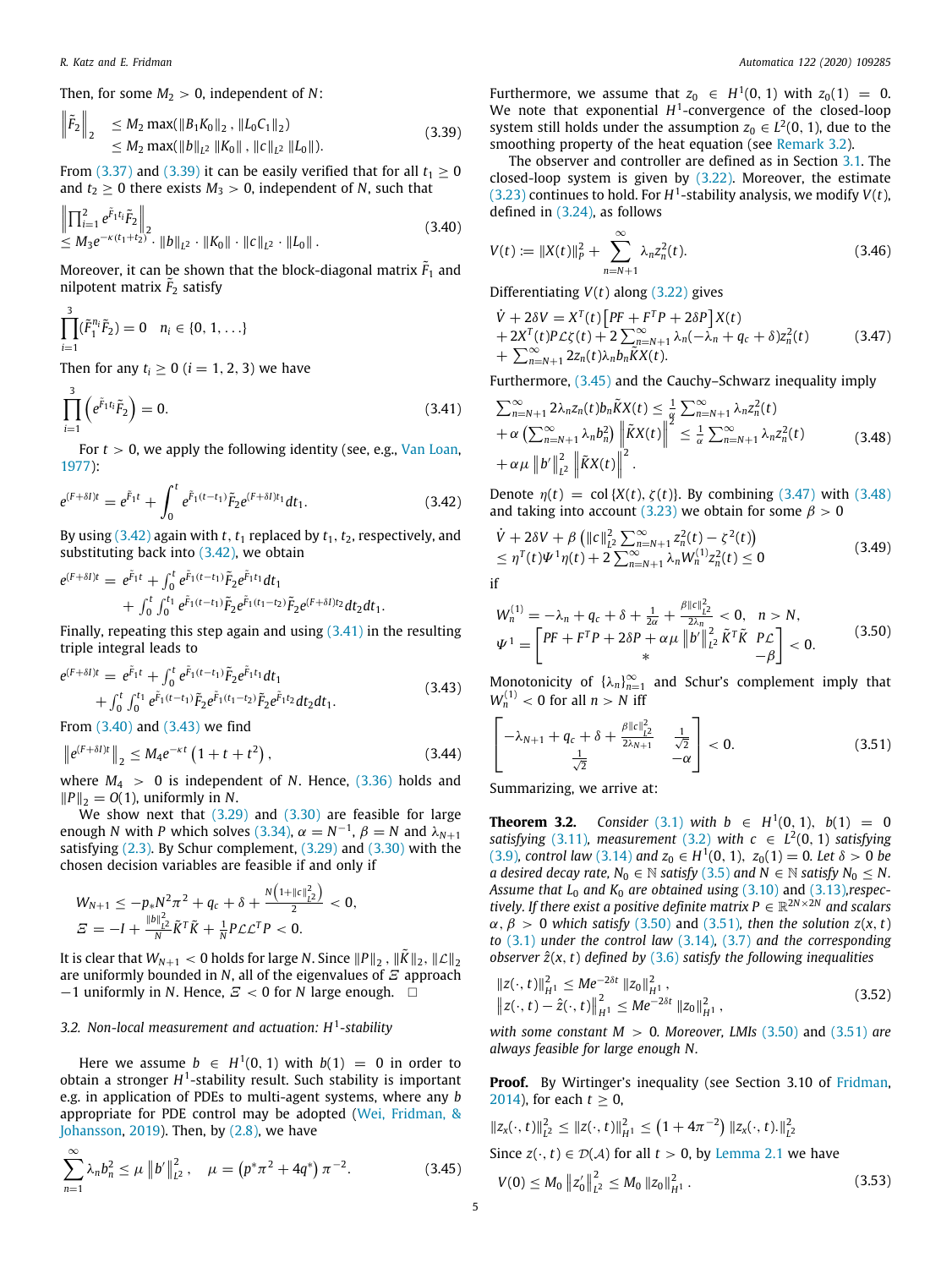for some  $M_0 > 0$ . By positivity and monotonicity of  $\lambda_n$ , Wirtinger's inequality and [Lemma](#page-1-10) [2.1](#page-1-10) we obtain

$$
V(t) \ge 0.5\sigma_{\min}(P) \sum_{n=1}^{N} z_n^2(t) + \sum_{n=N+1}^{\infty} \lambda_n z_n^2(t)
$$
  
\n $\ge M_1 ||z(\cdot, t)||_{H^1}^2, \quad t \ge 0.$ 

for some  $M_1 > 0$ . The rest of the proof of  $(3.52)$  $(3.52)$ , as well as the feasibility of ([3.50](#page-4-8)) and [\(3.51\)](#page-4-9) for large enough *N* follow arguments of [Theorem](#page-3-0) [3.1](#page-3-0). □

<span id="page-5-0"></span>**Remark [3.2](#page-4-11).** In the case where  $z_0 \in L^2(0, 1)$ , [Theorem](#page-4-11) 3.2 still implies exponential *H* 1 -convergence (although not exponential stability) of the closed-loop system. Indeed for  $t_* > 0$ small enough, we have  $z(\cdot, t_*) \in \mathcal{D}(\mathcal{A})$ . Therefore, by applying [Theorem](#page-4-11) [3.2](#page-4-11) we obtain

 $||z(\cdot, t)||_{H^1}^2 \leq Me^{-2\delta(t-t_*)}\,||z(\cdot, t_*)||_{H^1}^2$  $||z(\cdot, t) - \hat{z}(\cdot, t)||_{H^1}^2 \leq Me^{-2\delta(t-t_*)} ||z(\cdot, t_*)||_{H^1}^2$ 

for all  $t > t_*$ , where  $M > 0$  is some constant.

*3.3. Boundary measurement and non-local actuation: H*<sup>1</sup>  *convergence*

Consider ([3.1\)](#page-1-5) with boundary measurement

 $y(t) = z(0, t).$  (3.54)

As in Section [3.2](#page-4-12), we assume *b* ∈ *H*<sup>1</sup>(0, 1), *b*(1) = 0 and  $z_0$  ∈ *H*<sup>1</sup>(0, 1), *z*<sub>0</sub>(1) = 0. This allows to use *V*(*t*) of [\(3.46](#page-4-13)) in order to compensate  $\zeta(t)$  defined by [\(3.56](#page-5-1)) below.

We present the solution to  $(3.1)$  as  $(3.3)$  with  $z_n(t)$  satisfying ([3.4](#page-2-1)). We construct a *N*-dimensional observer of the form [\(3.6\)](#page-2-3), where  $\hat{z}_n(t)$  satisfy

$$
\dot{\hat{z}}_n(t) = (-\lambda_n + q_c)\hat{z}_n(t) + b_n u(t) \n- l_n \left[ \sum_{n=1}^N \hat{z}_n(t) \phi_n(0) - y(t) \right],
$$
\n(3.55)  
\n
$$
\hat{z}_n(0) = 0 \quad 1 \le n \le N.
$$

Here  $l_n$  are scalar observer gains. Let  $L_0$  defined in  $(3.8)$  $(3.8)$  $(3.8)$  satisfy ([3.10](#page-2-11)) and choose  $l_n = 0$ ,  $n > N_0$ . Define the controller [\(3.14\)](#page-2-4) with  $K_0 \in \mathbb{R}^{1 \times N_0}$  subject to [\(3.13\)](#page-2-12).

By using  $(3.4)$  $(3.4)$  $(3.4)$  and the estimation error  $(3.18)$  $(3.18)$  $(3.18)$ , the last term on the right-hand side of [\(3.55\)](#page-5-2) can be presented as

$$
\sum_{n=1}^{N} \phi_n(0)\hat{z}_n(t) - y(t) = -\sum_{n=1}^{N} c_n e_n(t) - \zeta(t)
$$
  
\n
$$
c_n = \phi_n(0), \ \zeta(t) = z(0, t) - \sum_{n=1}^{N} c_n z_n(t).
$$
\n(3.56)

<span id="page-5-9"></span>**Remark 3.3.** In the case of boundary measurement, all components of  $C_0$  are non-zero. Indeed, if for  $n \geq 1$  we have  $\phi_n(0)$  =  $\phi'_n(0) = 0$ , then by uniqueness of solutions to the ODE  $\mathcal{A}\phi_n = \phi_n$ , we obtain  $\phi_n \equiv 0$ , which is a contradiction. Thus, assumption ([3.9](#page-2-9)) is satisfied for all  $N \in \mathbb{N}$ . Note that by [Orlov](#page-8-16) ([2017](#page-8-16)),  $c_n = O(1)$ for all  $n > 1$ .

For well-posedness of the closed-loop system ([3.1](#page-1-5)), ([3.55\)](#page-5-2) with  $u(t) \; = \; K_0 \hat{z}^{N_0}(t), \text{ let } \mathcal{G} \; := \; \mathcal{D}\left(A^{\frac{1}{2}}\right) \times \mathbb{R}^N, \text{ with } \; \mathcal{D}(A^{\frac{1}{2}}) \; \text{defined}$ in [\(2.5\)](#page-1-6). This is a Hilbert space endowed with the norm  $\lVert \cdot \rVert_{\mathcal{G}}^2 =$  $\|\cdot\|_{H^1}^2 + \|\cdot\|^2$ . We present the system ([3.1](#page-1-5)) and ([3.55](#page-5-2)) as [\(3.15\)](#page-2-7) with *f*<sup>2</sup> replaced by

$$
\tilde{f}_2(\xi) = \left[ -L_0 \int_0^1 z_x(x, t) dx \quad 0 \right]^T.
$$

Let  $\xi_i = [w_i, y_i]^T \in \mathcal{G}, \quad i \in \{1, 2\}$ . Then  $\tilde{f}_2(0) = 0$  and, by using the Cauchy–Schwarz inequality, we have

$$
\left\|\tilde{f}_2(\xi_1)-\tilde{f}_2(\xi_2)\right\| \leq \|L_0\| \|w_1-w_2\|_{H^1} \leq \|L_0\| \|\xi_1-\xi_2\|_{\mathcal{G}}.
$$

These estimates imply col $\left\{f_1,\tilde{f}_2\right\}$  :  $\mathcal{D}\left(A^{\frac{1}{2}}\right)\times\mathbb{R}^N$   $\;\rightarrow\;\mathcal{G}$  sat-isfy assumptions (F) and (3.22) in [Pazy](#page-8-18) ([1983\)](#page-8-18), Section 6.3 with  $\alpha = \frac{1}{2}$ . By Theorems 6.3.1 and 6.3.3 in [Pazy](#page-8-18) [\(1983\)](#page-8-18), the system  $(3.1)$  $(3.1)$  $(3.1)$ , ([3.55](#page-5-2)) with *u*(*t*) =  $K_0 \hat{z}^{N_0}(t)$  and initial condition *z*<sub>0</sub> ∈ *H*<sup>1</sup>(0, 1), *z*<sub>0</sub>(1) = 0 has a unique *classical* solution  $\xi(t)$  satisfying ([3.16](#page-2-15)) and ([3.17](#page-2-16)).

Since  $z(\cdot, t) \in \mathcal{D}(\mathcal{A})$  for all  $t > 0$ , by using [\(2.1\)](#page-1-2), the Cauchy-Schwarz inequality and [Lemma](#page-1-10) [2.1,](#page-1-10) we obtain

<span id="page-5-3"></span>
$$
\zeta^{2}(t) := \left[ z(0, t) - \sum_{n=1}^{N} \phi_{n}(0) z_{n}(t) \right]^{2}
$$
\n
$$
= \left[ \int_{0}^{1} \left( z_{x}(s, t) - \sum_{n=1}^{N} \phi'_{n}(s) z_{n}(t) \right) ds \right]^{2}
$$
\n
$$
\leq \left\| z_{x}(\cdot, t) - \sum_{n=1}^{N} \phi'_{n}(\cdot) z_{n}(t) \right\|_{L^{2}}^{2} \leq \frac{1}{p_{*}} \sum_{n=N+1}^{\infty} \lambda_{n} z_{n}^{2}(t).
$$
\n(3.57)

By using  $c_n$  and  $\zeta(t)$  defined in ([3.56](#page-5-1)) and the notations [\(3.8\)](#page-2-13) and ([3.21](#page-3-15)), we obtain the closed-loop system [\(3.22\)](#page-3-1).

Taking into account the estimate  $(3.57)$  $(3.57)$ , for exponential  $H^1$ -convergence, we consider the Lyapunov function [\(3.46](#page-4-13)). Let  $\eta(t)$  = col ${X(t), \zeta(t)}$ . Differentiating [\(3.46\)](#page-4-13) along ([3.22\)](#page-3-1) and using argu-ments similar to [\(3.47\)](#page-4-6) and ([3.48\)](#page-4-7) we obtain for some  $\beta > 0$ 

$$
\dot{V} + 2\delta V + \beta \left( \frac{1}{p_*} \sum_{n=N+1}^{\infty} \lambda_n z_n^2(t) - \zeta^2(t) \right) \n\leq \eta^T(t) \Psi^1 \eta(t) + 2 \sum_{n=N+1}^{\infty} \lambda_n W_n^{(2)} z_n^2(t) \leq 0
$$
\n(3.58)

<span id="page-5-4"></span>if

<span id="page-5-5"></span>
$$
W_n^{(2)} = -\lambda_n + q_c + \delta + \frac{1}{2\alpha} + \frac{\beta}{2p_*} < 0, \quad n > N,
$$
\n
$$
\Psi^1 < 0,
$$
\n(3.59)

where  $\Psi^1$  is given by ([3.50](#page-4-8)). Monotonicity of  $\{\lambda_n\}_{n=1}^{\infty}$  and Schur's complement imply that  $W_n^{(2)} < 0$  for all  $n > N$  iff

<span id="page-5-6"></span><span id="page-5-2"></span>
$$
\begin{bmatrix} -\lambda_{N+1} + q_c + \delta + \frac{\beta}{2p_*} & \frac{1}{\sqrt{2}}\\ \frac{1}{\sqrt{2}} & -\alpha \end{bmatrix} < 0. \tag{3.60}
$$

<span id="page-5-10"></span>Summarizing, we arrive at:

<span id="page-5-1"></span>**Theorem 3.3.** Consider [\(3.1\)](#page-1-5) with  $b$  ∈  $H^1(0, 1)$ ,  $b(1) = 0$ *satisfying* ([3.11\)](#page-2-8)*, measurement* [\(3.54](#page-5-4))*, control law* [\(3.14](#page-2-4)) *and*  $z_0 \in$ *H*<sup>1</sup>(0, 1), *z*<sub>0</sub>(1) = 0*.* Let  $\delta > 0$  *be a desired decay rate,*  $N_0 \in \mathbb{N}$ *satisfy* ([3.5](#page-2-10)) *and*  $N \in \mathbb{N}$  *satisfy*  $N_0 \leq N$ *. Assume that*  $L_0$  *and*  $K_0$ *are obtained using* ([3.10](#page-2-11)) and [\(3.13](#page-2-12))*, respectively. If there exist a positive definite matrix*  $P \in \mathbb{R}^{2N \times 2N}$  and scalars  $\alpha, \beta > 0$  which *satisfy* ([3.59](#page-5-5)) and ([3.60](#page-5-6))*, then the solution*  $z(x, t)$  *to* ([3.1](#page-1-5)) *under the control law* [\(3.14\)](#page-2-4), ([3.7](#page-2-0)) and the corresponding observer  $\hat{z}(x, t)$ *defined by* ([3.6](#page-2-3)) *satisfy* ([3.52\)](#page-4-10) *with some constant M* > 0*. Moreover, LMIs* ([3.59\)](#page-5-5) and ([3.60](#page-5-6)) *are always feasible for large enough N.*

**Proof.** The feasibility of ([3.59](#page-5-5)) and [\(3.60\)](#page-5-6) for large enough *N* follow from arguments similar to proof of [Theorem](#page-3-0) [3.1](#page-3-0) with slight modifications. For completeness, we outline the differences. For the case of boundary measurement  $(3.43)$  and  $(3.40)$  continue to hold, while ([3.38](#page-3-16)) is replaced by

<span id="page-5-7"></span>
$$
||B_1K_0||_2 \le ||B_1|| ||K_0|| \le ||b||_{L^2} ||K_0||,
$$
  

$$
||L_0C_1||_2 \le ||L_0|| ||C_1|| = ||L_0|| \cdot O(\sqrt{N}).
$$
\n(3.61)

By using [\(3.43\)](#page-4-4), ([3.40\)](#page-4-3) and ([3.61](#page-5-7)) we obtain

 $\left\| \tilde{F}_2 \right\|_2 \leq M_5$ √  $\overline{N}$ *,*  $\left\|e^{Ft}\right\|_2 \leq M_6 e^{-\kappa t} \sqrt{2}$  $\sqrt{N}(1 + t + t^2)$  $(3.62)$ 

where  $M_5 > 0$  and  $M_6 > 0$  are independent of N. Consider the Lyapunov equation

<span id="page-5-8"></span>
$$
P (F + \delta I) + (F + \delta I)^T P = -\frac{1}{N} I.
$$
 (3.63)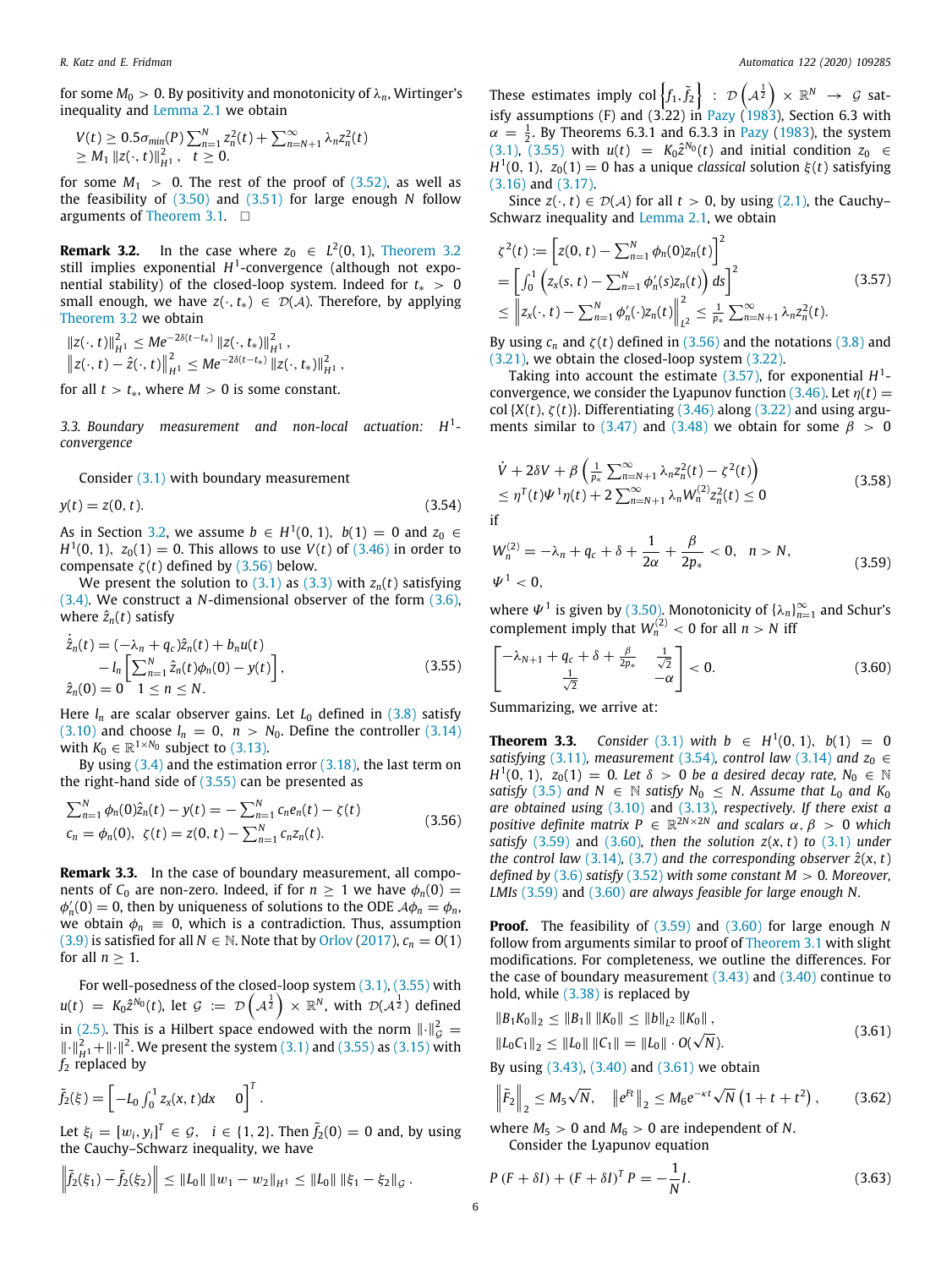Then  $||P||_2 = O(1)$ , uniformly in *N*:

$$
||P||_2 \leq \frac{1}{N} \int_0^\infty ||e^{F^T t}||_2 ||e^{F t}||_2 dt
$$
  
 
$$
\leq M_7 \int_0^\infty e^{-2\kappa t} (1 + t + t^2)^2 dt < \infty,
$$
 (3.64)

where  $M_7 > 0$  is independent of *N*. Substitute  $\alpha = N^{-1.5}$ ,  $\beta =$ *N*<sup>1.5</sup>,  $λ_{N+1}$  satisfying ([2.3](#page-1-8)) and [\(3.63\)](#page-5-8) into ([3.59](#page-5-5)) and ([3.60](#page-5-6)). By taking Schur complement, ([3.59](#page-5-5)) and [\(3.60](#page-5-6)) are feasible for large enough  $N$ .  $\square$ 

#### *3.4. Boundary actuation and non-local measurement*

In this section we consider the reaction–diffusion system

$$
z_t(x, t) = \partial_x (p(x)z_x(x, t)) + (q_c - q(x))z(x, t),
$$
  
\n
$$
z_x(0, t) = 0, \quad z(1, t) = u(t),
$$
\n(3.65)

where  $t \geq 0$ ,  $x \in [0, 1]$ ,  $z(x, t) \in \mathbb{R}$  and  $q_c \in \mathbb{R}$  is a constant reaction coefficient, under Dirichlet actuation where *u*(*t*) is the control. We consider measurement of the form  $(3.2)$  with  $c \in$  $H^1(0, 1), c(1) = 0.$ 

By presenting the solution to  $(3.65)$  $(3.65)$  as  $(3.3)$ , performing calculations similar to ([3.4](#page-2-1)) and using arguments from proof of Lemma 4.1 in [Karafyllis and Krstic](#page-8-22) ([2018\)](#page-8-22) (see eq. (42) therein), we obtain the following ODEs for  $z_n(t)$ :

$$
\dot{z}_n(t) = (-\lambda_n + q)z_n(t) + b_n u(t), \ t > 0, \n b_n = -p(1)\phi'_n(1).
$$
\n(3.66)

Using results of [Orlov](#page-8-16) ([2017\)](#page-8-16) (see eq. (35)-(40) therein) one can obtain a constant  $M_{\phi} > 0$ , in terms of  $p(x)$  and  $q(x)$ , such that

$$
|b_n| \le p^* \left| \phi'_n(1) \right| \le M_\phi \sqrt{\lambda_n}, \quad \forall n \ge 1. \tag{3.67}
$$

In the particular case  $p(x) \equiv 1$  and  $q(x) \equiv 0$ ,  $\phi'_n(1)$  can be in the particular case  $p(x) \equiv 1$  and  $q(x) \equiv 0$ ,  $\phi'_n(1)$  can be computed explicitly to obtain  $\phi'_n(1) = (-1)^{n+1}\sqrt{2\lambda_n}$  with  $M_\phi =$  $\sqrt{2}$  in ([3.67](#page-6-1)). Thus, unlike the previous sections,  $|b_n|$  may be unbounded as  $n \to \infty$ .

Moreover, assumption ([3.11\)](#page-2-8) is satisfied for all  $N \in \mathbb{N}$ , by arguments similar to [Remark](#page-5-9)  $3.3$ . Using  $(2.3)$  and the integral convergence test, the following estimate is obtained:

$$
\sum_{n=N+1}^{\infty} \frac{b_n^2}{\lambda_n^2} \le \frac{M_\phi^2}{p_{*}\pi^2} \sum_{n=N}^{\infty} \frac{1}{n^2} \le \frac{M_\phi^2}{p_{*}\pi^2} \left( \frac{1}{N} + \int_N^{\infty} \frac{dx}{x^2} \right) \le \frac{M_\phi^2}{p_{*}\pi^2} \frac{2}{N}.
$$
\n(3.68)

For  $p(x) \equiv 1$  and  $q(x) \equiv 0$  using ([2.4](#page-1-11)) we arrive at a less conservative bound  $\frac{4}{\pi^2(2N-1)}$  in [\(3.68](#page-6-2)).

We construct a *N*-dimensional observer of the form [\(3.6\)](#page-2-3), where  $\hat{z}_n(t)$  satisfy ([3.7](#page-2-0)) with scalar observer gains  $l_n$ . Moreover, let  $L_0$  defined in [\(3.8\)](#page-2-13) satisfy ([3.10\)](#page-2-11) and choose  $l_n = 0$ ,  $n > N_0$ . We consider a controller [\(3.14\)](#page-2-4) with  $K_0 \in \mathbb{R}^{1 \times N_0}$  subject to [\(3.13\)](#page-2-12) and choose  $k_n = 0$ ,  $n > N_0$ .

By arguments in [Baudouin, Seuret, and Gouaisbaut](#page-8-23) [\(2019\)](#page-8-23), the closed-loop system  $(3.65)$  $(3.65)$  and  $(3.7)$  has a unique solution *z*<sub>*n*</sub>(*t*),  $1 \le n \le N$  and *z*(·, *t*) with

$$
z(\cdot, t) \in C([0, \infty); H^1(0, 1)) \cap L^2((0, \infty); H^2(0, 1)),
$$
  

$$
z_t(\cdot, t) \in L^2((0, \infty); L^2(0, 1)).
$$

We introduce the notations

$$
\rho_n(t) = \lambda_n^{-\frac{1}{2}} \hat{z}_n(t), \quad \nu_n(t) = \lambda_n^{-\frac{1}{2}} e_n(t), \quad N_0 + 1 \le n \le N,
$$
\n
$$
\rho^{N-N_0}(t) = \left[ \rho_{N_0+1}(t), \dots, \rho_N(t) \right]^T,
$$
\n
$$
\nu^{N-N_0}(t) = \left[ \nu_{N_0+1}(t), \dots, \nu_N(t) \right]^T,
$$
\n
$$
X(t) = \text{col}\left\{ \hat{z}^{N_0}(t), e^{N_0}(t), \rho^{N-N_0}(t), \nu^{N-N_0}(t) \right\}.
$$
\n(3.69)

Then, by arguments similar to  $(3.4)$ ,  $(3.7)$ ,  $(3.14)$  $(3.14)$  and  $(3.19)$ , we obtain the closed-loop system  $(3.22)$  $(3.22)$  with  $C_1$  and  $B_1$  in  $F$  (defined in ([3.21](#page-3-15))) replaced by

<span id="page-6-8"></span>
$$
\tilde{C}_1 = \left[ \lambda_{N_0+1}^{\frac{1}{2}} c_{N_0+1}, \dots, \lambda_N^{\frac{1}{2}} c_N \right],
$$
\n
$$
\tilde{B}_1 = \left[ \lambda_{N_0+1}^{-\frac{1}{2}} b_{N_0+1}, \dots, \lambda_N^{-\frac{1}{2}} b_N \right]^T,
$$
\n(3.70)

respectively. Furthermore, by using the Cauchy–Schwarz inequality and [Lemma](#page-1-10) [2.1](#page-1-10) we obtain

<span id="page-6-5"></span>
$$
\zeta^{2}(t) = \left(\sum_{n=N+1}^{\infty} c_{n} z_{n}(t)\right)^{2}
$$
  
\n
$$
\leq \left(\sum_{n=N+1}^{\infty} \lambda_{n} c_{n}^{2}\right) \left(\sum_{n=N+1}^{\infty} \lambda_{n}^{-1} z_{n}^{2}(t)\right)
$$
  
\n
$$
\leq \mu \left\|c'\right\|_{L^{2}}^{2} \sum_{n=N+1}^{\infty} \lambda_{n}^{-1} z_{n}^{2}(t), \qquad (3.71)
$$

<span id="page-6-0"></span>with  $\mu$  defined in [\(3.45\)](#page-4-5).

For convergence analysis of the closed-loop system, we introduce the Lyapunov function

<span id="page-6-6"></span>
$$
V(t) := \|X(t)\|_{P}^{2} + r \sum_{n=N+1}^{\infty} \lambda_{n}^{-1} z_{n}^{2}(t),
$$
\n(3.72)

where  $P \in \mathbb{R}^{2N \times 2N}$  satisfies  $P > 0$  and  $r \in \mathbb{R}$  is positive.

<span id="page-6-7"></span>**Remark 3.4.** For  $h = \sum_{n=1}^{\infty} h_n \phi_n \in L^2(0, 1)$ , one can define the  $H^{-\frac{1}{2}}$ -norm of  $h(x)$  as

$$
||h||_{H^{-\frac{1}{2}}}^{2} := \sum_{n=1}^{\infty} \lambda_n^{-1} h_n^{2}.
$$

<span id="page-6-1"></span>It is easy to see that the norm induced by  $V(t)$  is equivalent to  $||z(·, t)||^2$ <sub>*i*1- $\frac{1}{4}$ </sub> (for additional information see e.g [\(Tucsnak & Weiss,](#page-8-17) [2009\)](#page-8-17),  $\mu^2$ <sup>*H*</sup> $_2$ <sup>2</sup> $_3$ . Therefore, the convergence analysis carried out in this section implies  $H^{-\frac{1}{2}}$ -stability of the closed-loop system.

<span id="page-6-3"></span>Differentiation of *V*(*t*) along [\(3.22\)](#page-3-1) gives

<span id="page-6-2"></span>
$$
\dot{V} + 2\delta V = X^{T}(t) \left[ PF + F^{T}P + 2\delta P \right] X(t)
$$
  
+2X<sup>T</sup>(t)P $\mathcal{L}\zeta(t) + 2r \sum_{n=N+1}^{\infty} \left( -1 + \frac{q_c + \delta}{\lambda_n} \right) z_n^{2}(t)$   
+r $\sum_{n=N+1}^{\infty} 2z_n(t) \frac{b_n}{\lambda_n} \tilde{K}X(t).$  (3.73)

By ([3.68](#page-6-2)) and the Cauchy–Schwarz inequality we have

<span id="page-6-4"></span>
$$
r \sum_{n=N+1}^{\infty} 2z_n(t) \frac{b_n}{\lambda_n} \tilde{K}X(t) \leq \frac{r}{\alpha} \sum_{n=N+1}^{\infty} z_n^2(t)
$$
  
+ 
$$
r \alpha \left( \sum_{n=N+1}^{\infty} \frac{b_n^2}{\lambda_n^2} \right) \left\| \tilde{K}X(t) \right\|^2 \leq \frac{r}{\alpha} \sum_{n=N+1}^{\infty} z_n^2(t)
$$
  
+ 
$$
\frac{r \alpha M_\phi^2}{p_* \pi^2} \frac{2}{N} \left\| \tilde{K}X(t) \right\|^2,
$$
 (3.74)

where  $\alpha > 0$ . Denote  $\eta(t) = \text{col } \{X(t), \zeta(t)\}$ . By combining [\(3.73\)](#page-6-3) with [\(3.74\)](#page-6-4) and recalling ([3.71](#page-6-5)) we obtain for  $\mu$  in ([3.50](#page-4-8)) and some  $\beta > 0$ 

$$
\dot{V} + 2\delta V + \beta \left( \mu \|c'\|_{L^2}^2 \sum_{n=N+1}^{\infty} \frac{1}{\lambda_n} z_n^2(t) - \zeta^2(t) \right)
$$
\n
$$
\leq \eta^T(t)\Psi^2 \eta(t) + 2r \sum_{n=N+1}^{\infty} W_n^{(3)} z_n^2(t) \leq 0
$$
\n(3.75)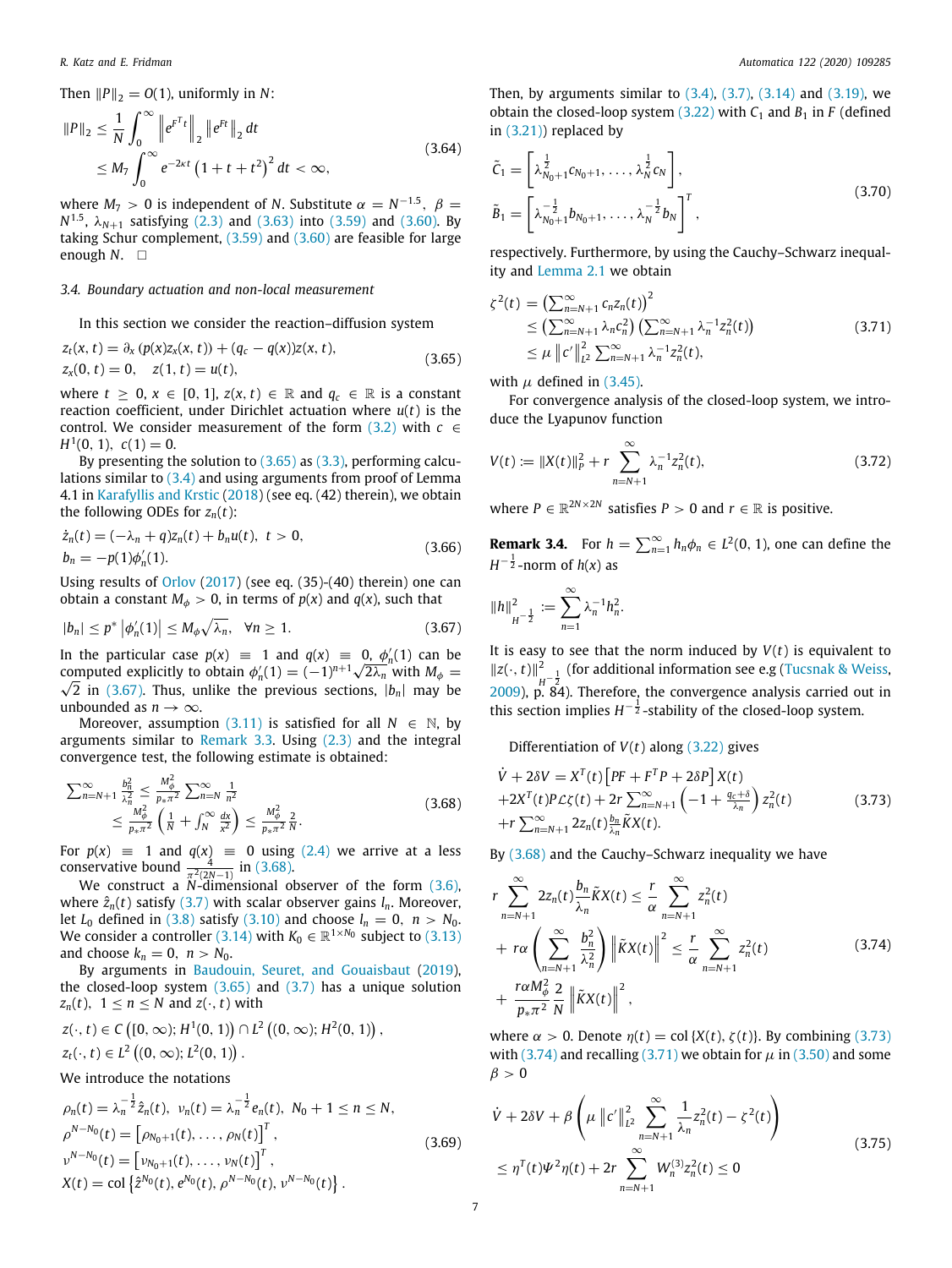if

 $W_n^{(3)} = -1 + \frac{q_c + \delta}{\lambda}$  $\frac{1+\delta}{\lambda_n}+\frac{1}{2\alpha}$  $rac{1}{2\alpha} + \frac{\beta\mu \left\|c'\right\|_L^2}{2r\lambda_n}$ *L* 2  $\frac{\ln \ln L^2}{2r\lambda_n} < 0, \quad n > N,$  $\Psi^2 =$  $\int \nolimits_{\mathcal{P}} \nolimits{PF} + F^T P + 2\delta P + r\alpha \frac{2M_\phi^2}{Np_*\pi^2} \tilde{K}^T \tilde{K} \quad P \mathcal{L}$  $*$   $-\beta$ ]  $< 0.$ (3.76)

Monotonicity of  $\{\lambda_n\}_{n=1}^{\infty}$ , positivity of *r* and Schur's complement imply that  $W_n^{(3)} < 0$  for all  $n > N$  iff

$$
\left[-1+\frac{q_c+\delta}{\lambda_{N+1}}+\frac{\beta\mu\|c'\|_{L^2}^2}{2r\lambda_{N+1}}\quad\frac{1}{\sqrt{2}}\right]<0.
$$
\n(3.77)

<span id="page-7-5"></span>Summarizing, we obtain:

**Theorem 3.4.** *Consider* [\(3.65\)](#page-6-0) *with control law* ([3.14](#page-2-4))*, measurement* ([3.2\)](#page-1-7) *with*  $c ∈ H<sup>1</sup>(0, 1), c(1) = 0$  *satisfying* ([3.9](#page-2-9)) *and*  $z_0 \in L^2(0, 1)$ *. Let*  $\delta > 0$  *be a desired decay rate,*  $N_0 \in \mathbb{N}$  *satisfy*  $(3.5)$ *and*  $N$  ∈  $N$  *satisfy*  $N_0$  ≤  $N$ *. Assume that*  $L_0$  *and*  $K_0$  *are obtained using* ([3.10](#page-2-11)) and [\(3.13\)](#page-2-12)*, respectively. If there exist a positive definite matrix*  $P \in \mathbb{R}^{2N}$  *and scalars*  $\alpha, \beta, r > 0$  *which satisfy* ([3.76](#page-7-1)) and ([3.77](#page-7-2))*, then the following inequality holds*

$$
V(t) \le e^{-2\delta t} V(0), \quad t > 0 \tag{3.78}
$$

*for V*(*t*) *defined in* [\(3.72\)](#page-6-6)*. Moreover, LMIs* [\(3.76\)](#page-7-1) and [\(3.77\)](#page-7-2) *are always feasible for large enough N. For*  $p(x) \equiv 1$  *and*  $q(x) \equiv 0$ *, the last term in the (1,1) entry of*  $\Psi^2$  should be changed to  $\frac{4r\alpha}{(2N-1)\pi^2}\tilde{K}^T\tilde{K}$ .

#### **Proof.** Note that

$$
\begin{aligned} & \left\| \tilde{B}_1 K_0 \right\|_2 \leq \| K_0 \| \left( \sum_{n=N_0+1}^N \frac{b_n^2}{\lambda_n} \right)^{\frac{1}{2}} \leq \| K_0 \| \cdot O(\sqrt{N}), \\ & \left\| L_0 \tilde{C}_1 \right\|_2 \leq \| L_0 \| \left( \sum_{n=N_0+1}^N \lambda_n c_n^2 \right)^{\frac{1}{2}} \leq \mu^{\frac{1}{2}} \left\| L_0 \| \left\| c' \right\|_{L^2}, \end{aligned}
$$

where the latter bound follows from [Lemma](#page-1-10) [2.1.](#page-1-10) By substituting *P* which solves ([3.63](#page-5-8)),  $\alpha = N^{\frac{1}{4}}$ ,  $\beta = N^{\frac{5}{4}}$ ,  $r = N^{-\frac{1}{2}}$  and  $\lambda_{N+1}$ satisfying [\(2.3\)](#page-1-8) we find that the LMIs ([3.76](#page-7-1)) and ([3.77](#page-7-2)) are feasible for large enough *N*. □

#### **4. Numerical examples**

<span id="page-7-0"></span>In all the examples, we choose  $p(x) \equiv 1$ ,  $q(x) \equiv 0$  and  $q_c = 10$ . This choice corresponds to an unstable open-loop system. The gains *L*<sup>0</sup> and *K*<sup>0</sup> are found from ([3.10](#page-2-11)) and ([3.13](#page-2-12)), respectively. The LMIs are verified by using the standard Matlab LMI toolbox. The values of *N* start from the minimal ones that guarantee the LMIs feasibility.

#### *4.1. Non-local measurement and actuation*

Consider system  $(3.1)$  $(3.1)$  $(3.1)$  with measurement  $(3.2)$ , where √

$$
c(x) = \sqrt{2} \cdot \chi_{[0.25, 0.75]}(x),
$$
  
\n
$$
b(x) = \begin{cases} \sqrt{2} (4x - 1), & x \in [0.25, 0.5] \\ \sqrt{2} (-4x + 3), & x \in [0.5, 0.75] \\ 0, & x \notin [0.25, 0.75]. \end{cases}
$$
\n(4.1)

Note that *b* ∈ *H*<sup>1</sup>(0, 1), *b*(1) = 0 and *c* ∈ *L*<sup>2</sup>(0, 1). Let *N*<sub>0</sub> = 1 and  $\delta = 1$ . The obtained observer and controller gains are  $K_0 =$ −57.6811, *L*<sub>0</sub> = 29.217. The LMIs of [Theorem](#page-4-11) [3.2](#page-4-11) are feasible for  $N = 4$ .

For the simulation of the solutions to the closed-loop system we chose  $z_0(x) = x^2 - 1$  with  $z_0(1) = 0$ . The simulation was carried out for the corresponding PDE  $(3.1)$  with  $u(t)$  =  $K_0\hat{z}_1(t)$  (using the finite-difference FTCS scheme) and ODEs [\(3.7\)](#page-2-0)

<span id="page-7-2"></span><span id="page-7-1"></span>

**Fig. 1.** Non-local measurement and actuation.

<span id="page-7-3"></span>(using 4th order Runge–Kutta scheme). The norms <sup>∥</sup>*zx*(·, *<sup>t</sup>*)∥*<sup>L</sup>* <sup>2</sup> and  $||z_x(\cdot, t) - \hat{z}_x(\cdot, t)||_{L^2}$  for  $t > 0$  were estimated using ([2.8](#page-1-4)) with  $\|z_x\|_{L^2}^2 = \sum_{n=1}^{40} \lambda_n z_n^2$ , whereas  $z_n$  were found from simulation of ODEs ([3.4](#page-2-1)) (note that these ODEs are not part of the closed-loop system). The  $H^1(0, 1)$  norms of the state and estimation error  $e =$ *z*− $\hat{z}$  are presented, on a logarithmic scale, in [Fig.](#page-7-3) [1.](#page-7-3) The computed linear fits are given by  $f_z(t) \approx -1.0031t - 1.1824$ ,  $f_e(t) \approx$  $-0.9873t - 2.0721$ , which is consistent with a decay rate  $\delta = 1$ up to numerical errors. Numerical simulations showed that for  $N = 3$  the closed-loop system is unstable. Thus, our LMIs are not conservative.

# *4.2. Non-local actuation and boundary measurement*

Consider ([3.1](#page-1-5)) with the boundary measurement ([3.54](#page-5-4)) and *b* given by [\(4.1\)](#page-7-4). Let  $N_0 = 1$ ,  $\delta = 1$ . The obtained observer and controller gains are  $K_0 = -57.6811$ ,  $L_0 = 14.2359$ . The LMIs in [Theorem](#page-5-10) [3.3](#page-5-10) are feasible for  $N = 5$ . For the simulation of the solution to the closed-loop system we chose initial condition  $z_0(x) = x^2 - 1$  with  $z_0(1) = 0$ . The  $H^1([0, 1])$  norms of the state and estimation error are presented, on a logarithmic scale, in [Fig.](#page-8-24) [2](#page-8-24). The computed linear fits are given by  $f_z(t)$  ≈ −1.0007*t* − 1.6942,  $f_e(t) \approx -1.0049t - 1.2269$  and correspond to theoretical  $\delta = 1$ . Simulations show that for  $N = 4$  the closed-loop system is unstable, i.e. LMIs are not conservative.

#### *4.3. Boundary actuation and non-local measurement*

<span id="page-7-4"></span>Consider system  $(3.65)$  and measurement  $(3.2)$  $(3.2)$  $(3.2)$  with  $c \in$ *H*<sup>1</sup>(0, 1), *c*(1) = 0 is equal to *b* appearing in [\(4.1\)](#page-7-4). Let *N*<sup>0</sup> = 1 and  $\delta = 0.13$ . The obtained gains are  $K_0 = -9.0629$ ,  $L_0 = 22.6812$ . The LMIs in [Theorem](#page-7-5) [3.4](#page-7-5) were feasible for  $N = 5$ ,  $r = 0.001$ . The simulation was carried out with  $z_0(x) = x^2 - 3$  for the ODEs ([3.66](#page-6-7)) and the closed-loop system ([3.22\)](#page-3-1), with  $L_0C_1$  and  $B_1K_0$  in  $(3.21)$  $(3.21)$  $(3.21)$  replaced by  $(3.70)$  $(3.70)$  $(3.70)$ . The evaluation of  $V(t)$ , defined in  $(3.72)$ , was based on truncating the series presented therein after 40 coefficients. The values of *V*(*t*) and the corresponding linear fit, on a logarithmic scale, are presented in [Fig.](#page-8-25) [3](#page-8-25). The computed linear fit  $f_V(t)$  ≈ −0.12981*t* − 1.7385 corresponds to  $\delta$  = 0.13. In this case simulations for  $N = 6$  show instability, meaning that LMIs are not conservative.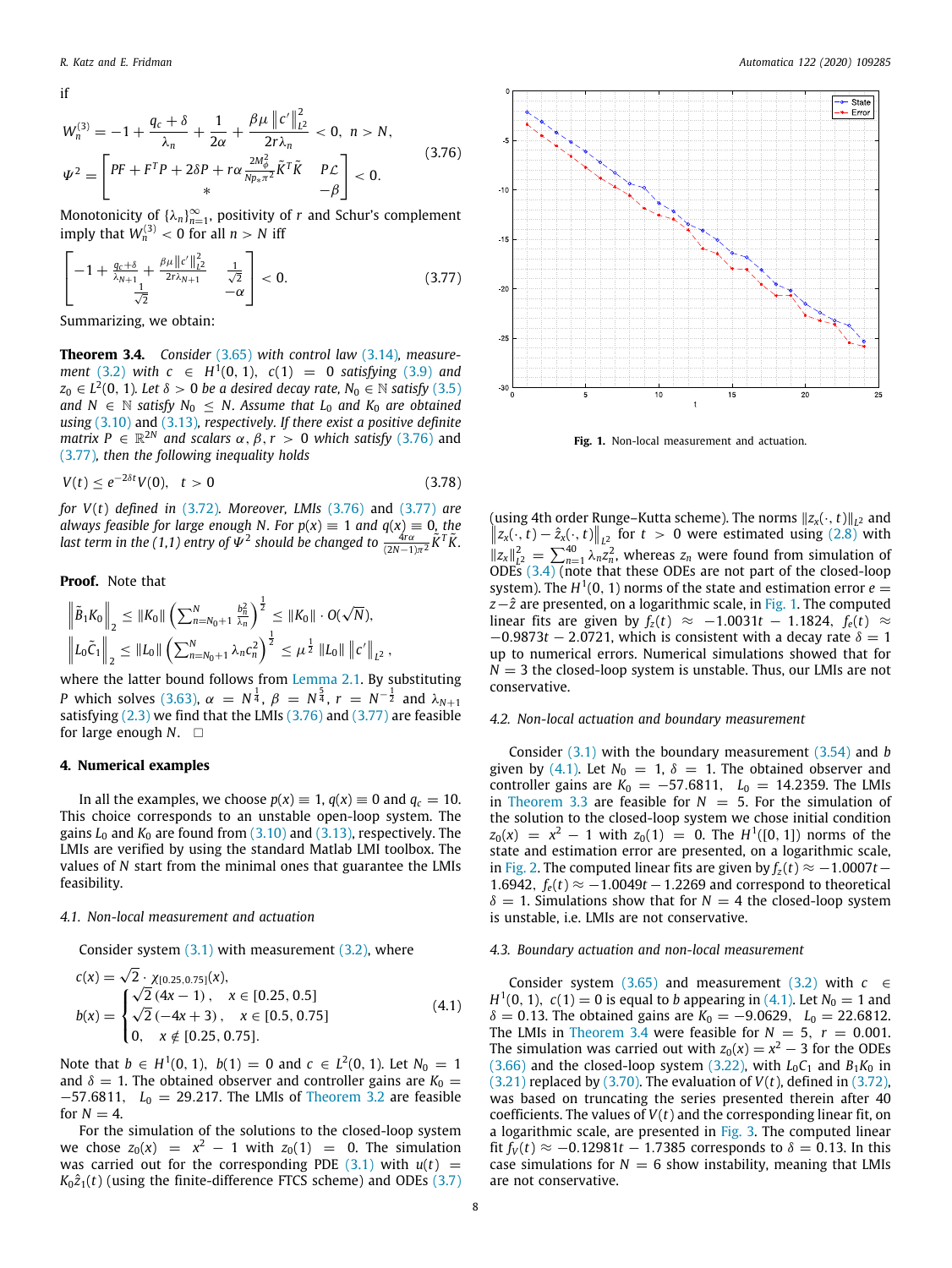

**Fig. 2.** Boundary measurement and non-local actuation.

<span id="page-8-24"></span>

<span id="page-8-25"></span>**Fig. 3.** Boundary actuation and non-local measurement.

# **5. Conclusions**

<span id="page-8-14"></span>The present paper has suggested the first LMI-based solution for the challenging finite-dimensional observer-based controller design in the case of 1-D linear heat equation. The method is demostrated to be applicable to the heat equation when at least one of the control or observation operators is bounded. This method is based on modal decomposition, and results in easily verifiable LMI conditions for finding the observer dimension *N* and the decay rate of the closed-loop system. The derived LMIs appear to be nonconservative in the examples. It is shown that the LMIs are always feasible for large enough *N*. The presented method gives tools for finite-dimensional observer-based control of other parabolic systems, and can be extended to design in the case of delayed and sampled-data inputs and outputs.

#### **References**

- <span id="page-8-7"></span>[Balas, M. J. \(1988\). Finite-dimensional controllers for linear distributed param](http://refhub.elsevier.com/S0005-1098(20)30484-2/sb1)[eter systems: exponential stability using residual mode filters.](http://refhub.elsevier.com/S0005-1098(20)30484-2/sb1) *Journal of [Mathematical Analysis and Applications](http://refhub.elsevier.com/S0005-1098(20)30484-2/sb1)*, *133*(2), 283–296.
- <span id="page-8-23"></span>[Baudouin, L., Seuret, A., & Gouaisbaut, F. \(2019\). Stability analysis of a system](http://refhub.elsevier.com/S0005-1098(20)30484-2/sb2) [coupled to a heat equation.](http://refhub.elsevier.com/S0005-1098(20)30484-2/sb2) *Automatica*, *99*, 195–202.
- <span id="page-8-8"></span>Christofides, P. (2001). *[Nonlinear and robust control of PDE systems: methods and](http://refhub.elsevier.com/S0005-1098(20)30484-2/sb3) [applications to transport reaction processes](http://refhub.elsevier.com/S0005-1098(20)30484-2/sb3)*. Springer.
- <span id="page-8-10"></span>[Coron, J.-M., & Trélat, E. \(2004\). Global steady-state controllability of one](http://refhub.elsevier.com/S0005-1098(20)30484-2/sb4)[dimensional semilinear heat equations.](http://refhub.elsevier.com/S0005-1098(20)30484-2/sb4) *SIAM Journal on Control and Optimization*, *43*[\(2\), 549–569.](http://refhub.elsevier.com/S0005-1098(20)30484-2/sb4)
- <span id="page-8-1"></span>[Curtain, R. \(1982\). Finite-dimensional compensator design for parabolic dis](http://refhub.elsevier.com/S0005-1098(20)30484-2/sb5)[tributed systems with point sensors and boundary input.](http://refhub.elsevier.com/S0005-1098(20)30484-2/sb5) *IEEE Transactions [on Automatic Control](http://refhub.elsevier.com/S0005-1098(20)30484-2/sb5)*, *27*(1), 98–104.
- <span id="page-8-21"></span>Fridman, E. (2014). *[Systems and control: foundations and applications](http://refhub.elsevier.com/S0005-1098(20)30484-2/sb6)*, *Introduction [to time-delay systems: analysis and control](http://refhub.elsevier.com/S0005-1098(20)30484-2/sb6)*. Birkhauser.
- <span id="page-8-9"></span>[Harkort, C., & Deutscher, J. \(2011\). Finite-dimensional observer-based control](http://refhub.elsevier.com/S0005-1098(20)30484-2/sb7) [of linear distributed parameter systems using cascaded output observers.](http://refhub.elsevier.com/S0005-1098(20)30484-2/sb7) *[International Journal of Control](http://refhub.elsevier.com/S0005-1098(20)30484-2/sb7)*, *84*(1), 107–122.
- <span id="page-8-11"></span>[Karafyllis, I., Ahmed-Ali, T., & Giri, F. \(2019\). Sampled-data observers for 1-D](http://refhub.elsevier.com/S0005-1098(20)30484-2/sb8) [parabolic PDEs with non-local outputs.](http://refhub.elsevier.com/S0005-1098(20)30484-2/sb8) *Systems & Control Letters*, *133*, Article [104553.](http://refhub.elsevier.com/S0005-1098(20)30484-2/sb8)
- <span id="page-8-22"></span>[Karafyllis, I., & Krstic, M. \(2018\). Sampled-data boundary feedback control of 1-D](http://refhub.elsevier.com/S0005-1098(20)30484-2/sb9) [parabolic PDEs.](http://refhub.elsevier.com/S0005-1098(20)30484-2/sb9) *Automatica*, *87*, 226–237.
- <span id="page-8-15"></span>Katz, R., & Fridman, E. (2020). Finite-dimensional observer-based controller for linear 1-D heat equation: an LMI approach. In *21st IFAC world congress*. Berlin.
- <span id="page-8-2"></span>[Katz, R., Fridman, E., & Selivanov, A. \(2020\). Boundary delayed observer](http://refhub.elsevier.com/S0005-1098(20)30484-2/sb11)[controller design for reaction-diffusion systems.](http://refhub.elsevier.com/S0005-1098(20)30484-2/sb11) *IEEE Transactions on [Automatic Control](http://refhub.elsevier.com/S0005-1098(20)30484-2/sb11)*.
- <span id="page-8-5"></span>Krstic, M., & Smyshlyaev, A. (2008). *[Boundary control of PDEs: a course on](http://refhub.elsevier.com/S0005-1098(20)30484-2/sb12) [backstepping designs](http://refhub.elsevier.com/S0005-1098(20)30484-2/sb12)*. SIAM.
- <span id="page-8-3"></span>Lasiecka, I., & Triggiani, R. (2000). *[Control theory for partial differential equations:](http://refhub.elsevier.com/S0005-1098(20)30484-2/sb13) [Volume 1, abstract parabolic systems: continuous and approximation theories](http://refhub.elsevier.com/S0005-1098(20)30484-2/sb13) (vol. 1)*[. Cambridge University Press.](http://refhub.elsevier.com/S0005-1098(20)30484-2/sb13)
- <span id="page-8-16"></span>[Orlov, Y. \(2017\). On general properties of eigenvalues and eigenfunctions of](http://refhub.elsevier.com/S0005-1098(20)30484-2/sb14) [a Sturm–Liouville operator: comments on ''ISS with respect to boundary](http://refhub.elsevier.com/S0005-1098(20)30484-2/sb14) disturbances for 1-D parabolic PDEs''. *[IEEE Transactions on Automatic Control](http://refhub.elsevier.com/S0005-1098(20)30484-2/sb14)*, *62*[\(11\), 5970–5973.](http://refhub.elsevier.com/S0005-1098(20)30484-2/sb14)
- <span id="page-8-4"></span>[Orlov, Y., Lou, Y., & Christofides, P. D. \(2004\). Robust stabilization of](http://refhub.elsevier.com/S0005-1098(20)30484-2/sb15) [infinite-dimensional systems using sliding-mode output feedback control.](http://refhub.elsevier.com/S0005-1098(20)30484-2/sb15) *[International Journal of Control](http://refhub.elsevier.com/S0005-1098(20)30484-2/sb15)*, *77*(12), 1115–1136.
- <span id="page-8-18"></span>Pazy, A. (1983). *[Semigroups of linear operators and applications to partial](http://refhub.elsevier.com/S0005-1098(20)30484-2/sb16) [differential equations \(vol. 44\)](http://refhub.elsevier.com/S0005-1098(20)30484-2/sb16)*. Springer New York.
- <span id="page-8-12"></span>[Prieur, C., & Trélat, E. \(2018\). Feedback stabilization of a 1-D linear reaction–](http://refhub.elsevier.com/S0005-1098(20)30484-2/sb17) [diffusion equation with delay boundary control.](http://refhub.elsevier.com/S0005-1098(20)30484-2/sb17) *IEEE Transactions on [Automatic Control](http://refhub.elsevier.com/S0005-1098(20)30484-2/sb17)*, *64*(4), 1415–1425.
- <span id="page-8-6"></span>[Selivanov, A., & Fridman, E. \(2018\). Delayed point control of a reaction–diffusion](http://refhub.elsevier.com/S0005-1098(20)30484-2/sb18) [PDE under discrete-time point measurements.](http://refhub.elsevier.com/S0005-1098(20)30484-2/sb18) *Automatica*, *96*, 224–233.
- <span id="page-8-13"></span>[Selivanov, A., & Fridman, E. \(2019\). Boundary observers for a reaction](http://refhub.elsevier.com/S0005-1098(20)30484-2/sb19)[diffusion system under time-delayed and sampled-data measurements.](http://refhub.elsevier.com/S0005-1098(20)30484-2/sb19) *IEEE [Transactions on Automatic Control](http://refhub.elsevier.com/S0005-1098(20)30484-2/sb19)*, *64*(4), 3385–3390.
- <span id="page-8-17"></span>Tucsnak, M., & Weiss, G. (2009). *[Observation and control for operator semigroups](http://refhub.elsevier.com/S0005-1098(20)30484-2/sb20)*. **Springer**
- <span id="page-8-19"></span>[Van Loan, C. \(1977\). The sensitivity of the matrix exponential.](http://refhub.elsevier.com/S0005-1098(20)30484-2/sb21) *SIAM Journal on [Numerical Analysis](http://refhub.elsevier.com/S0005-1098(20)30484-2/sb21)*, *14*, 971–981.
- <span id="page-8-20"></span>[Wei, J., Fridman, E., & Johansson, K. H. \(2019\). A PDE approach to deployment](http://refhub.elsevier.com/S0005-1098(20)30484-2/sb22) [of mobile agents under leader relative position measurements.](http://refhub.elsevier.com/S0005-1098(20)30484-2/sb22) *Automatica*, *106*[, 47–53.](http://refhub.elsevier.com/S0005-1098(20)30484-2/sb22)

<span id="page-8-0"></span>

**Rami Katz** received a B.Sc. degree (summa cum laude) in 2014 and a M.Sc. degree (summa cum laude) in 2016, both in Mathematics, from Tel-Aviv University, Israel. Currently, he is a Ph.D. student at the School of Electrical Engineering, Tel-Aviv University, Israel. His research interests include robust control of time-delay and distributed parameter systems.